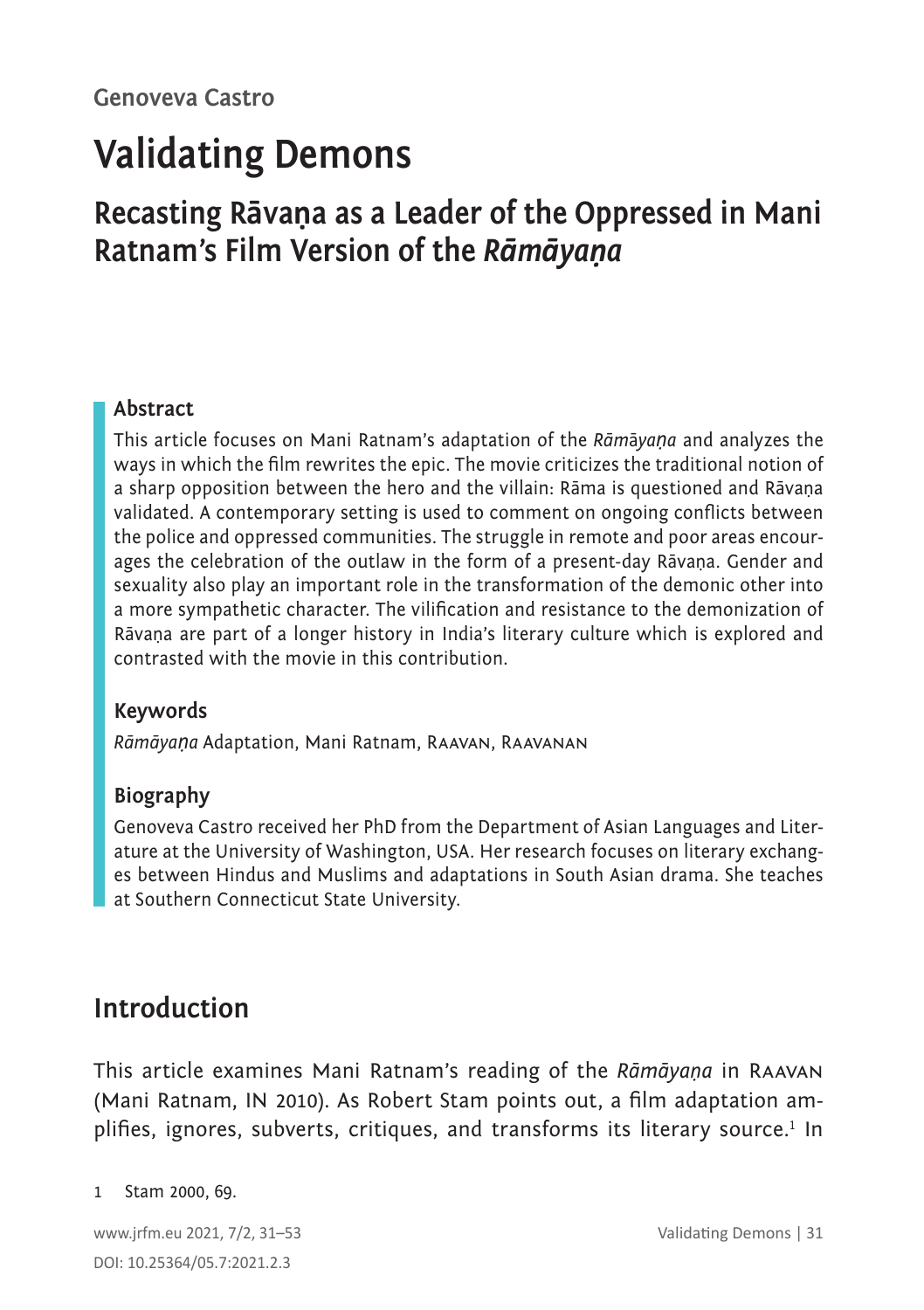this instance, the *Rāmāyaṇa* is not a source in the singular, but rather an intricate and long tradition that includes literature, performance, and film. Sheldon Pollock claims that the *Rāmāyaṇa* "with its demonizing imaginary provides, as does no other Indian text, a conceptual instrument for the utter dichotomization of the enemy."<sup>2</sup> This article focuses on Raavan (2010) because the film, instead of vilifying the antagonist, transforms the *Rāmāyaṇa* into a morally ambiguous narrative in which the dichotomy between good and evil is overturned. The motives of the villain are validated, the virtues of the hero are understated, and there is criticism of those who are empowered by the state as well as sympathy for the traditional enemy.

In his theory of adaptation, Stam also emphasizes that although the source is central, the context in which the adaptation is made also plays an important role and reveals ideological trends.<sup>3</sup> Ratnam transposes the battle between gods and demons to highlight a contemporary conflict between the police and oppressed forest villagers, thus making a critical statement about modern-day India. Although the movie seems to be realizing a radical reading of the epic, role reversals are not absent in the *Rāmāyaṇa* tradition. I will provide a summary of the *Rāmāyaṇa*, consider interpretations of the battle between Rāvaṇa and Rāma, and then move to screen adaptations of the story. The analysis will focus on specific scenes in Mani Ratnam's film, contrasting it with distinct renderings of Rāvaṇa in literature.

### **The** *Rāmāyaṇa* **Story**

The textual richness of the *Rāmāyaṇa* attests to the cultural significance of the narrative.<sup>4</sup> It is important to acknowledge how the literary renderings are reimagined in text and on screen and inserted in a manifold history of adaptation. The story of the *Rāmāyaṇa* has been revisited by filmmakers for over a hundred years. The "demon" Rāvaṇa has not been fully reinvented by Indian cinema, but rather is nourished by literary traditions that are worth exploring in order to understand how the character has been represented.

On the textual front, the retellings of the *Rāmāyaṇa* are vast and have evolved in multiple directions. In a nutshell, the narrative is frequently

- 3 Stam 2005, 45.
- See Richman 1991; 2000; 2008.

<sup>2</sup> Pollock 1993, 281.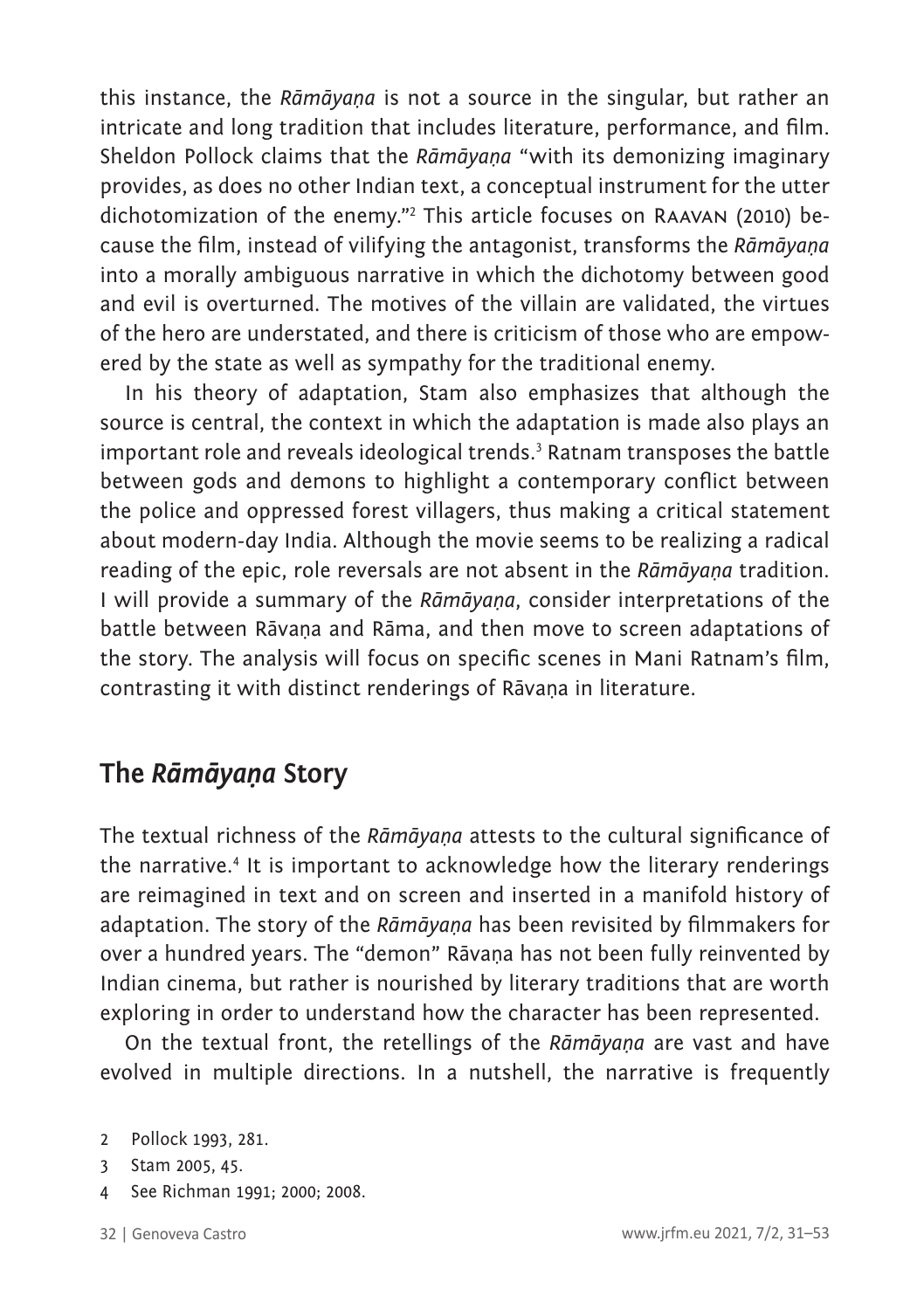centered on Prince Rāma who, endowed with all the necessary qualities, is about to be crowned king of Ayodhya in North India by his father. Nevertheless, as a result of the intrigues of his stepmother, he must go into exile in the forest, accompanied by his brother Lakṣmaṇa and his wife, Sītā. Rāvaṇa's sister, Śūrpaṇakhā, tries to seduce the two brothers in the forest, and Laksmana punishes her by cutting off her nose and ears. In revenge, the demon Rāvaṇa kidnaps Sītā and takes her to his kingdom in Lanka. With the help of the monkey army, Rāma fights against the demons, kills Rāvaṇa, recovers his wife, Sītā, and goes back to Ayodhya. This story has been retold by Hindus, Buddhists, Jains, and Muslims across South Asia. Traditionally the *Rāmāyaṇa* is understood as *ādikāvya*, or "first poem", while scholars refer to it as an epic, since it is a long narrative poem describing the adventures of a hero. The Sanskrit text attributed to the sage Vālmīki is not the source from which all retellings originate but is the oldest extant version.

### **Contextualized Interpretations of the Battle of Rāvaṇa and Rāma**

The nature of the main character is a matter of debate. John Brockington considers that Rāma was a martial hero and later became associated with the god Viṣṇu.<sup>5</sup> In contrast, Pollock suggests that the divinity of the hero pervaded the story and was already present in its original core.<sup>6</sup> However that debate evolves, the narrative of a divine warrior has been highly regarded by Hindus in South Asia and beyond.

The struggle between Rāma and the demon has been interpreted in a variety of ways. One explanation is that the conflict with Rāvaṇa in the *Rāmāyaṇa* is a newer rendition of the dispute between the older Vedic god Indra and the demon Vṛtra.<sup>7</sup> According to Pollock, the *Rāmāyaṇa* is a text of othering in which Rāvaṇa represents the sexually-deviant outsider in the form of the tyrant who threatens. The space of that other, who is the enemy in the *Rāmāyaṇa*, can be occupied by all those who are different, do not fit the norms, or constitute another group. The demons have been identified with

- 5 Brockington/Brockington 2006, xi.
- 6 Pollock 2006, 21.
- 7 Brockington 1998, 51.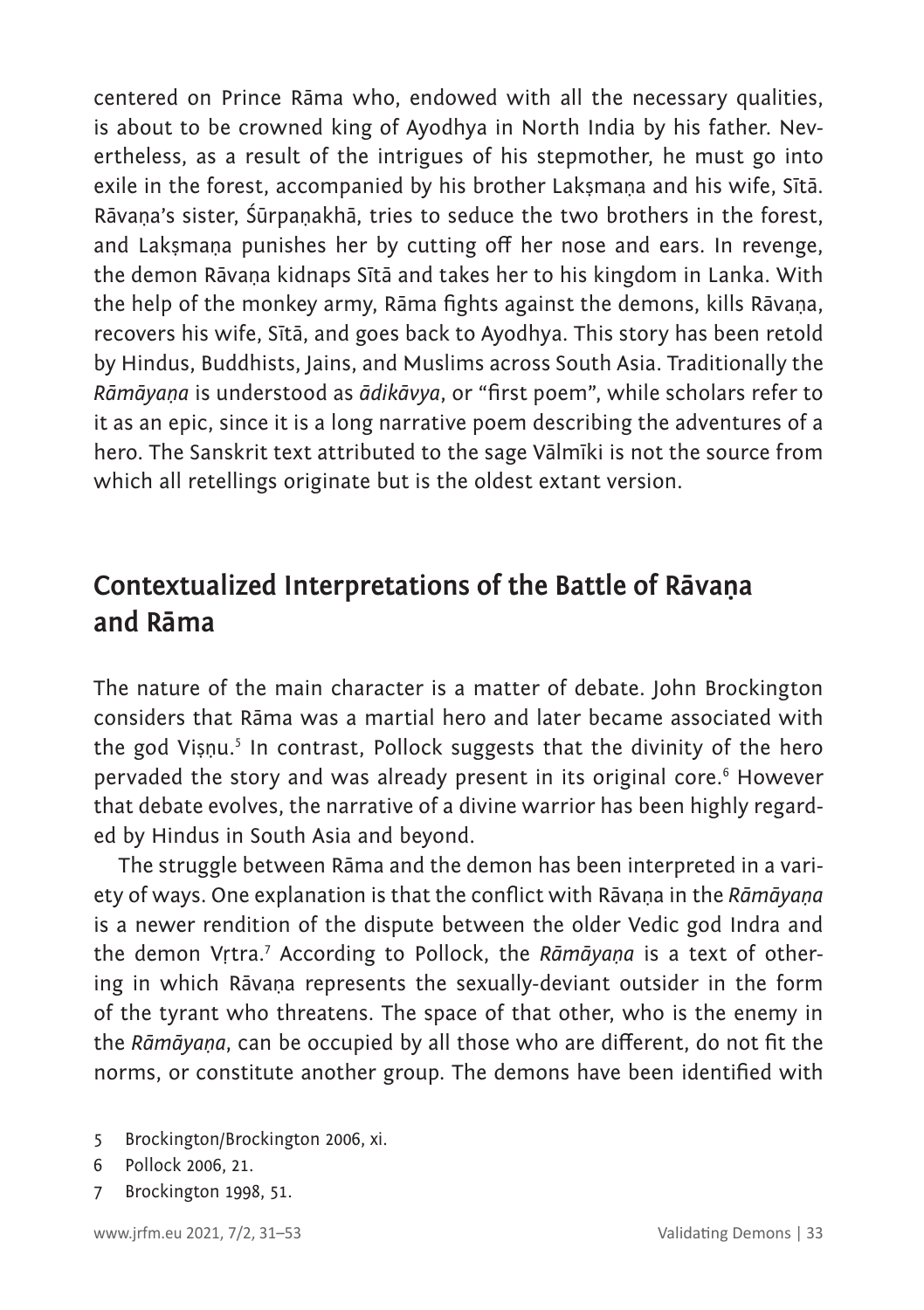many groups, such as cannibals, primitive cave dwellers, shamans, particular tribes, historic ethnic groups, and Buddhists.<sup>8</sup> Furthermore, Rāvaṇa has also been understood in the tradition as "an enemy devotee who seeks liberation at the hands of Rāma".<sup>9</sup> The chief antagonist of the story may be seen as the representative of prejudices, or in other instances as a religious ideal.

George Hart and Hank Heifetz argue that the South Indian *Rāmāyaṇa* by Kampan, composed in Tamil in the 12th century, reflected local history. They explain that there were two patterns of social organization: the first consisted of small chieftains and armies which fought against each other in the first centuries of the Common Era, while the second was established during Pallava rule in the 6th century. In the later pattern, upper-caste landowners who were non-Brahmins adopted a system of alliances with a more centralized government and North Hindu Brahmanical practices. There was a certain level of co-existence of both old and new structures. Rāvaṇa in Kampan represented the old Tamil king who terrified everyone, was strong in battle, and concerned with pleasure. All elements of Tamil tradition that did not fit in with the new order were assigned to Rāvaṇa.10 Therefore, a distinct socio-political configuration was represented in the kingdom of the demon.

This political dimension of the story of the *Rāmāyaṇa* is also relevant to discussions in South India in the late 19th century and at the beginning of the 20th century. In a literal reading, Rāma, Sītā, and Laksmana come from the North, and the demons, who are explicitly not human, are from the South. In a more nuanced reading, the inhumanity could be interpreted as an otherness arising from differences in culture. In South India, people have recognized themselves in that otherness, and Rāvaṇa has become the character with whom they identify. The *Rāmāyaṇa* has been read as a struggle between the Arvan North and the Dravidian South.<sup>11</sup> Thus, the narrative of Rāvaṇa taking a different turn came to represent South Indian identity.

This Aryan–Dravidian reading of the *Rāmāyaṇa* was related to the development of a political movement in South India that sought social justice. In the first decades of the 20th century, there were calls for anti-caste social reforms

- 9 Hospital 1991, 86.
- 10 Hart/Heifetz 1989, 27–29.
- 11 Richman 1991, 176. The terms "Aryan" and "Dravidian" refer to two distinct linguistic families spoken in the North and South respectively; the terms have also been used to identify different cultural streams.

<sup>8</sup> Pollock 2006, 31–32.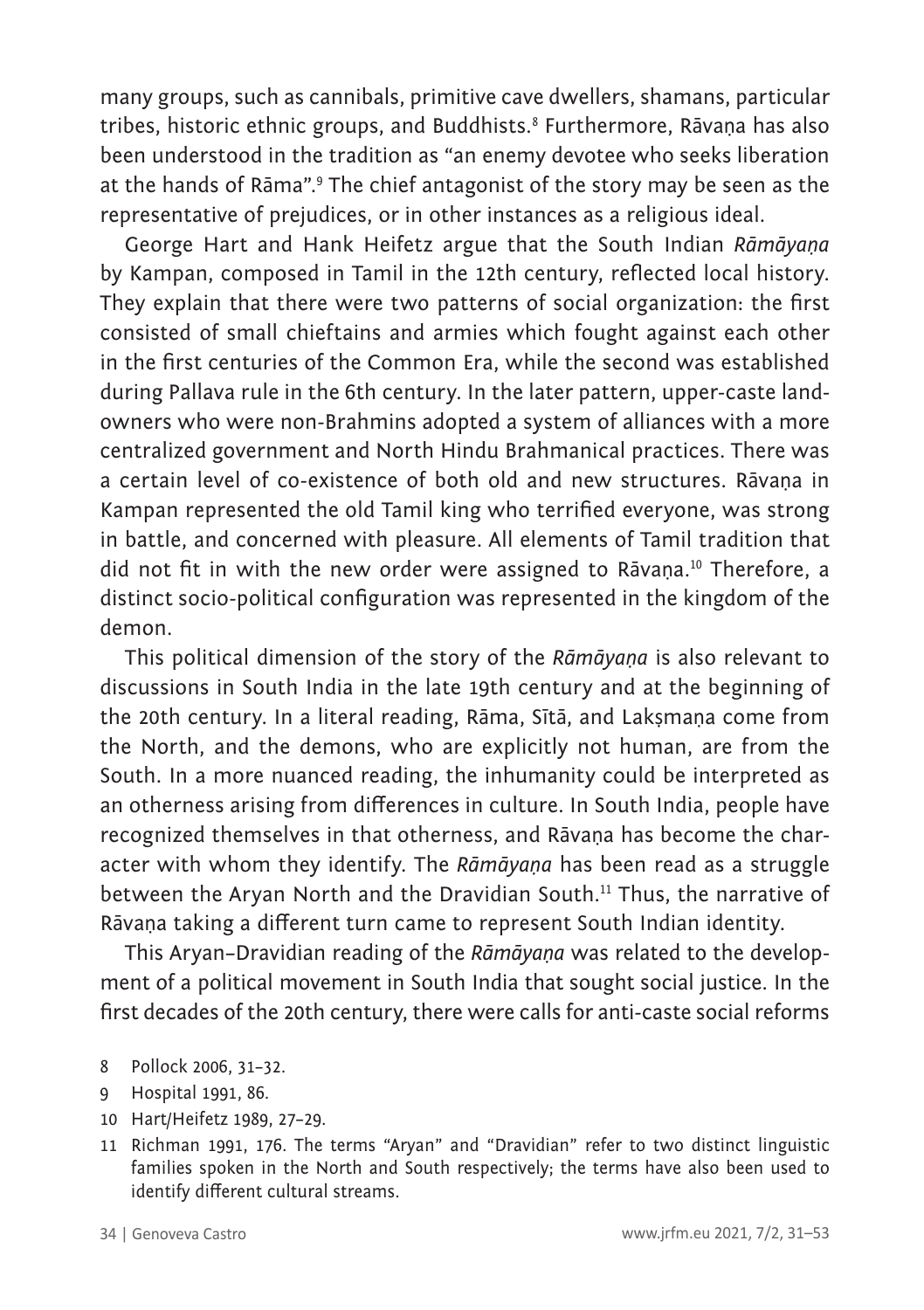and for rejection of the myth of the glorious Aryan invaders.<sup>12</sup> E.V. Ramasami (1879–1973), an important non-Brahmin leader, organized a movement to promote respect for Dravidian values and lower castes. He was a prolific writer of short vitriolic essays to convey his radical political messages, thus gaining attention for his strong criticism of the dominant worldview of the *Rāmāyaṇa* and its Brahmanical values.<sup>13</sup> The brief printed texts spread amongst the masses. As Paula Richman discusses, Ramasami published an exegesis of the epic in which he wanted to demythologize Rāma and Sītā and turn Rāvaṇa into a hero. He accused Rāma of improper behavior (treating his wife badly, killing a śūdra and attacking Vāli from behind). Rāvaṇa, by contrast, protected his family, acted courageously, and did not touch Sītā, whereas his sister was mutilated. He abducted Sītā not as the result of lust but rather as honorable retaliation, and he neither disfigured her nor forced himself upon her. The respect for Sītā was one of the arguments in favor of Rāvaṇa.14 This critique articulated dynamics between geographical areas, caste differences, and gender roles.

Southerners were keen on looking at Rāvaṇa and the demons in a more empathetic fashion. In the Tamil milieu, Rāvaṇa was not a straightforward villain, but a complex tragic hero with many contradictions – harsh and kind at the same time.15 This notion of the "tragic hero" has been used by several scholars to describe Rāvana. As Clifford Hospital points out, this term is not an Indian category, yet it is present in Rāvana's story in two senses: first, in the inability of the character to deal with a prescribed destiny, and second, as a flaw, in an otherwise good person falling in love with Sītā. <sup>16</sup> Rāvaṇa, his family, and the kingdom of Lanka were admired by Southerners who looked at the antagonists with sympathy.

### *Rāmāyaṇa* **on the Screen**

There is a complex history of re-creation of the *Rāmāyaṇa* that includes devotional films and loose adaptations. Movies and texts have been interconnected across cultures and languages in South Asia in a non-linear fashion.

- 12 Krishnamurthy 2011, 119.
- 13 Ganagatharam 2002, 884–885.
- 14 Richman 1991, 186.
- 15 Zvelebil 1988, 134.
- 16 Hospital 1991, 101.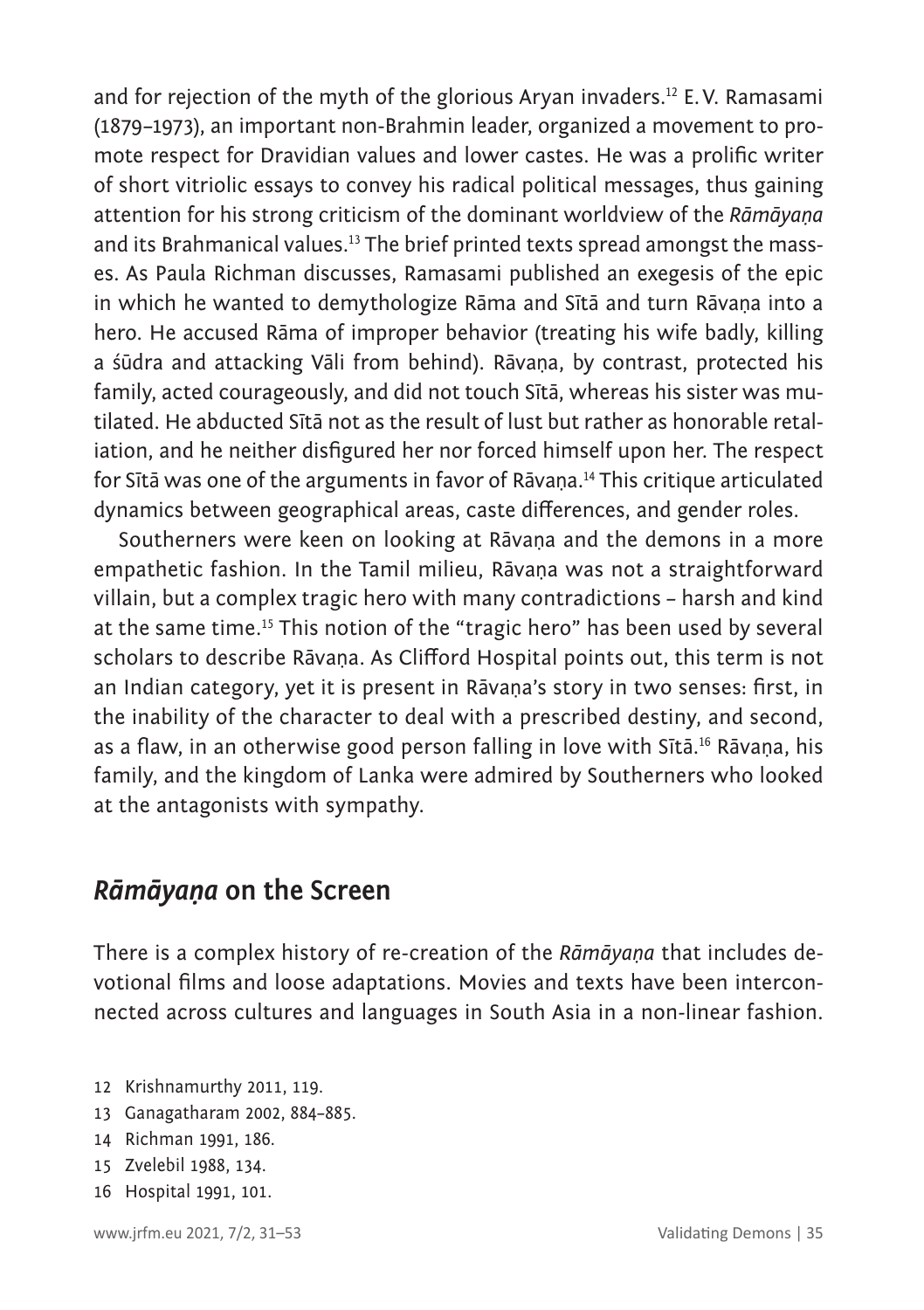Since the beginnings of Indian cinema, the epic has been a major thematic source.17 As Philip Lutgendorf has stated, the devotional plays that tell the story of the *Rāmāyaṇa* have been influential in the development of movies. The so-called "mythological films" represent the story of Rāma with the emotional piety of the devotional tradition.<sup>18</sup> Dadasaheb Phalke, known as the father of Indian cinema, directed the first Indian movie based on an incident from the *Rāmāyaṇa*. Lanka Dahan (The burning of Lanka, Dadasaheb Phalke, IN 1917) combines stage conventions with sophisticated cinematography.19 In every decade since, many crowd-pleasing *Rāmāyaṇa* movies have been produced.<sup>20</sup> The Hindi movies RAM RAJYA (RULE OF RAMA, Vijay Bhat, IN 1943) and Sampoorna Ramayana (Complete Ramayana, Babubhai Mistry, IN 1961) are worth mentioning because they won great acclaim from audiences. Also noteworthy is the Tamil film Sampoorna Ramayanam (Complete Ramayana, K. Somu, IN 1958), which was a great hit and revived interest for mythological movies in the South.<sup>21</sup> The first television series about the story of Rāma, Ramayan (Ramanad Sagar, IN 1987–1988), became the most popular program ever on Indian television.<sup>22</sup> The series RAMAYAN (Anand Sagar, IN 2008) was remade again in 2008 and this version, including songs, was dubbed into South Indian languages to win over more viewers. A Hindi TV mythological series, Raavan (Ranjan Singh, IN 2006–2008), explores the character of Rāvaṇa according to the texts of Vālmīki and Tulsīdās. The *Rāmāyaṇa* also figures prominently in films that are not based on the epic, as a referent in character names, motifs, and songs.<sup>23</sup> Therefore, the story of Rāma on screen has had a profound impact on religious experience and popular culture.

The inspiration of the South Indian *Rāmāyaṇa* tradition in film is ongoing. The Tamil movie Kaala (Pa. Ranjith, IN 2018) uses the framework of the epic as well. It is set among Tamilian immigrants in Mumbai who live in slums and are harassed by a gangster who wants to take over their land. Kaala, the Rāvaṇa-like character played by the celebrated Tamil actor Rajinikanth, fights for the protection of the rights of his people and prevents

- 17 Aklujkar 2007, 42.
- 18 Lutgendorf 1990, 129.
- 19 Woods 2011, 97.
- 20 Aklujkar 2007, 42.
- 21 Baskaran 1996, 185
- 22 Lutgendorf 1990, 128.
- 23 Lutgendorf 2010, 144.
-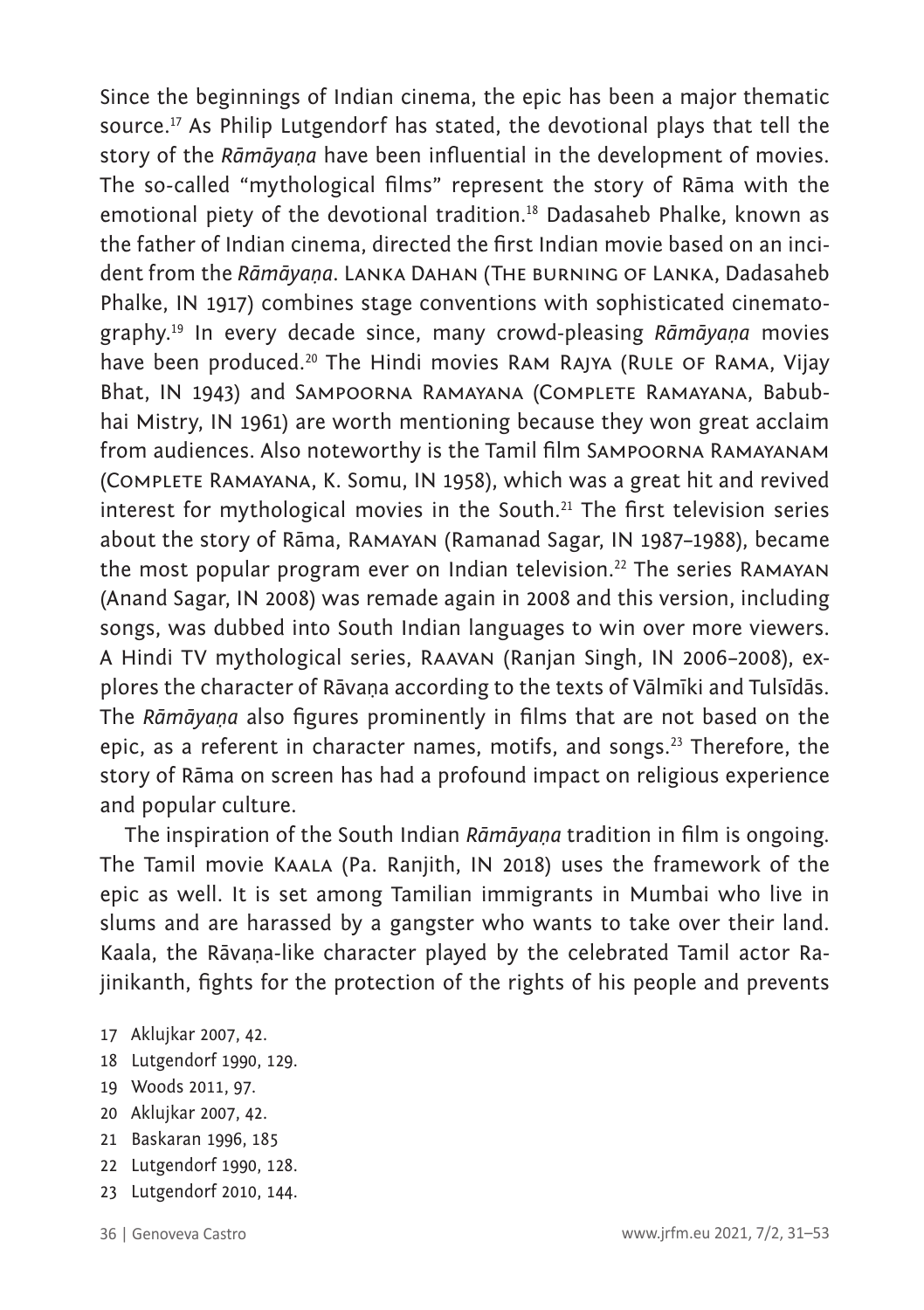their eviction, although at the end he is killed. Nevertheless, Kaala's legacy lives on in the subsequent protests of the slum dwellers. The film provides an optimistic alternative to the Dravidian counter-myths of the *Rāmāyaṇa* in which Tamilians lose.24 Thus, the *Rāmāyaṇa* continues to provide a vehicle for storytelling with a political message.

### **The Production of RAAVAN (2010) and RAAVANAN (2010)**

In the remainder of this article, Ratnam's movie will be discussed as an example of a narrative that subverts the stark opposition between Rāvaṇa and Rāma. Mani Ratnam is a renowned and prolific Tamil film director, screenwriter, and producer with over 25 films in his œuvre. Although most of his films are in Tamil, he has directed a handful of movies in Hindi as well. Given the great linguistic diversity in South Asia, choice of language matters in movies. For one thing, it can determine consumption, although many movies are dubbed to reach wider audiences. Film industries are separated by languages and regions, but they also intersect.

Ratnam gained national acclaim with his movie Roja (Mani Ratnam, IN 1992), a romantic story in which a Tamil couple goes to Kashmir, where the husband participates in a military operation against terrorists. The enormous popularity of the film and the fact that it was made shortly after the assassination of Rajiv Gandhi by a suicide bomber from the Liberation Tigers of Tamil Eelam have been widely discussed.25 Years later, Ratnam started directing movies in Hindi with the great movie stars of the moment. In his engagement with diverse industries, languages, and identities, Ratnam's movies "have squarely placed Tamilians within the discursive and representational framework of the Indian nation".26 Ratnam has simultaneously shot movies in Tamil and Hindi and perhaps this capacity to work in a diverse framework can be considered one of his main accomplishments.

Collaboration with the celebrated Tamil musician A.R. Rahman, initiated with Roja (1992), has been key in the success of some of Ratnam's movies. In Indian films, the songs are crucial and can help a movie thrive. Felicity Wilcox describes the work of A.R. Rahman in the following way:

<sup>24</sup> Manoharan 2021, 61.

<sup>25</sup> Dirks 2001; Benjamin 2006; Devadas/Velayutham 2008.

<sup>26</sup> Devadas/Velayutham 2008, 167.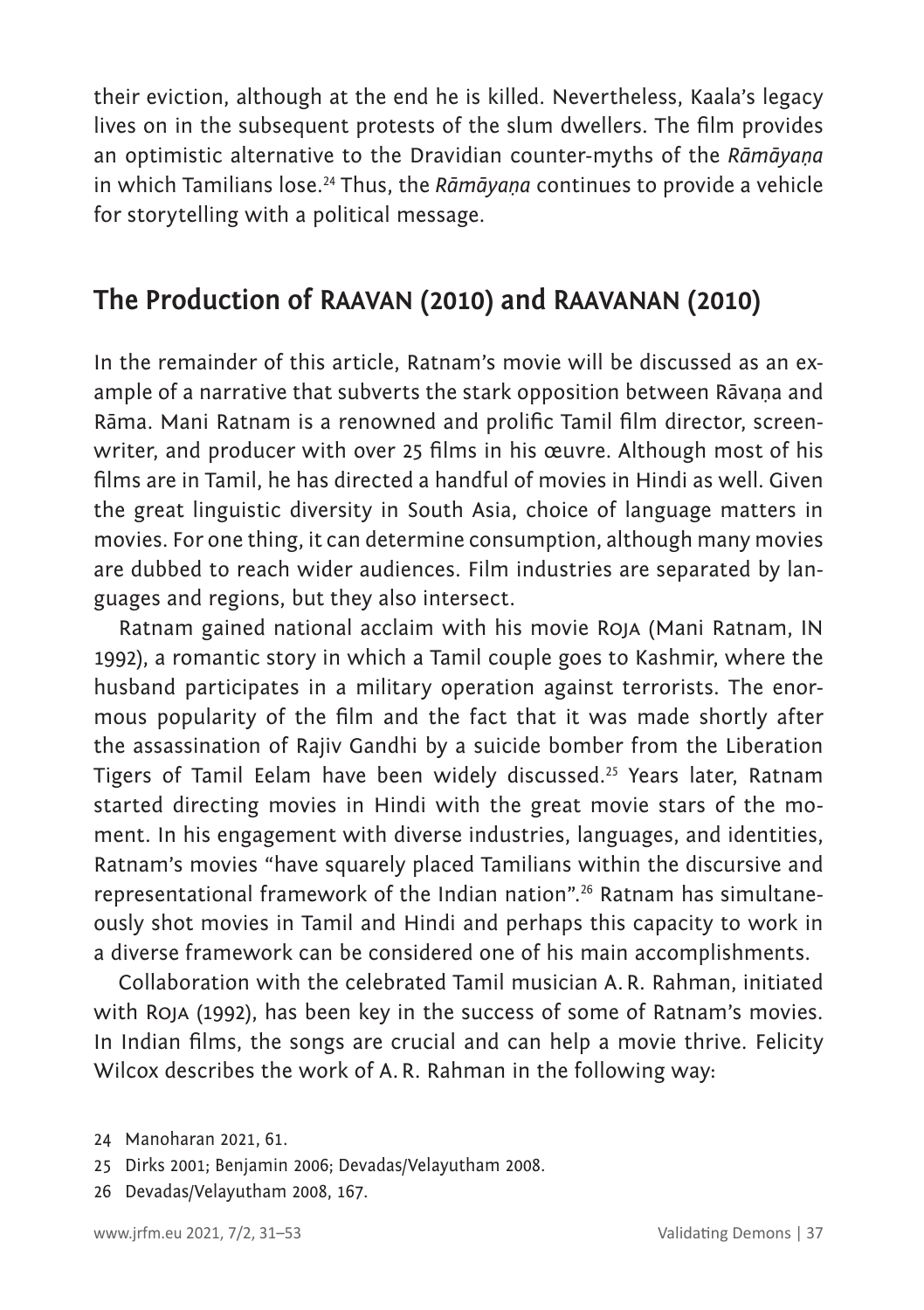His ability to blend Eastern and Western musical elements to create strong associations for audiences from both contexts while supporting receptivity to sounds that might sit outside the listener's cultural context is notable, even remarkable, and enriches every film he works on. His sound captures a multicultural aesthetic, drawn from his roots as a Tamil musician, that speaks to global audiences.<sup>27</sup>

Ratnam directed Raavan (2010) in Hindi, and simultaneously Raavanan (Mani Ratnam, IN 2010) in Tamil. The films were designed as a multilingual project and became a culturally diverse effort in which North and South India were both represented. Aishwarya Rai played Sītā in both, and Abhishek Bachchan played Rāvaṇa in the Hindi version. Interestingly, the actor Vikram played Rāma in the Hindi version, but the antagonist, Rāvaṇa, in the Tamil one. The Tamil version seemingly did better than the Hindi version at the box office.<sup>28</sup> The music was composed by A.R. Rahman. The soundtrack was a blend of Classical Indian, African folk, Sufi, and electronic music in the multicultural style that characterizes this composer. Rahman and Ratnam wanted a "groovy, yet folksy tribal feel" for the musical score, to match the story line.<sup>29</sup> RAAVAN (2010) and RAAVANAN (2010) were big budget mainstream movies; they were released in theaters and found a place in several online platforms such as YouTube and Amazon Prime. Film aficionados still comment on these films in online publications and videos.<sup>30</sup> The cinematography of Santosh Sivan has been particularly appreciated by online fans.

The screenplay of the movie was also written by Ratnam, who privileged the character of Rāvaṇa. In an interview, Ratnam stated, "The Tamil version of the *Rāmāyaṇa* – The Kampan *Rāmāyaṇam* – makes him [Rāvaṇ] even more dramatic, even more spectacular. If you look at folk arts like *Kathakali*, it is always Rāvaṇ's story that is performed. It is a tradition to narrate the story of the doomed person."31 Ratnam has been fascinated with this kind of narrative throughout his career. In his movie Thalapathi (Mani Ratnam, IN 1991), he explored Karṇa and Duryodhana, two troubled characters from the other

- 27 Wilcox 2017, 50.
- 28 Dundoo 2010.
- 29 Khurana 2010.
- 30 See [https://www.youtube.com/watch?v=XZnkukRyTtk&ab\\_channel=FilmyHub360](https://www.youtube.com/watch?v=XZnkukRyTtk&ab_channel=FilmyHub360); [https://](https://www.youtube.com/watch?v=TQv8fA9XcVo&ab_channel=FilmCompanionSouth) [www.youtube.com/watch?v=TQv8fA9XcVo&ab\\_channel=FilmCompanionSouth](https://www.youtube.com/watch?v=TQv8fA9XcVo&ab_channel=FilmCompanionSouth) [accessed 6 June 2021].
- 31 Rangan 2012, 268.
-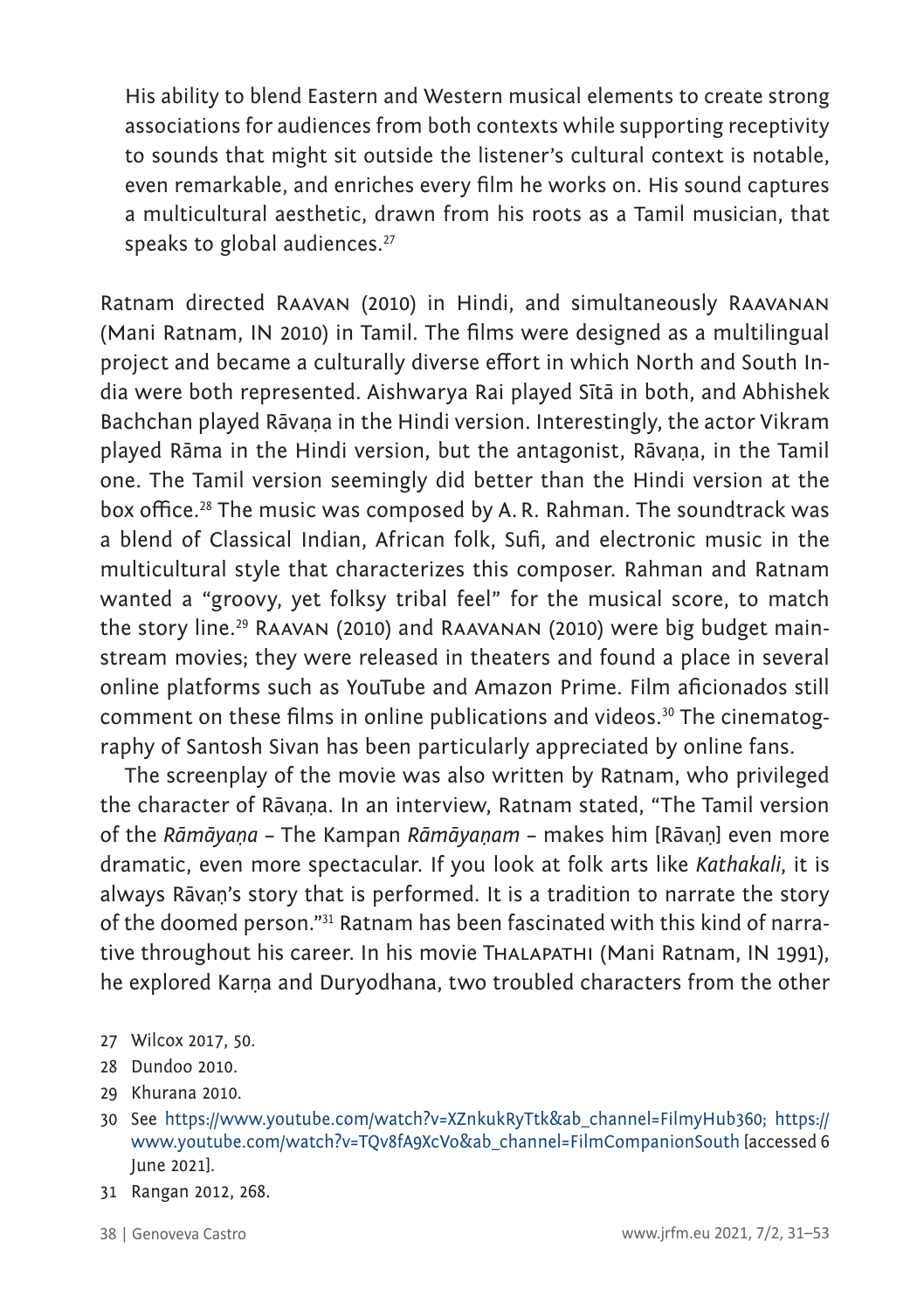great Indian epic, the *Mahābhārata*. In Raavan (2010) and Raavanan (2010), he sought to portray the virtues of Rāvaṇa along with his wickedness, and justify part of his ill behavior. The fact that Rāvaṇa loses in the end makes him even more interesting.

#### **Ratnam's** *Rāmāyaṇa* **Adaptation**

Mani Ratnam's adaptation will now be analyzed taking into consideration the way in which the story of Rāvaṇa is amplified and the *Rāmāyaṇa* is used to criticize power dynamics in contemporary India. The movie starts with a scene in which Bīrā (a contemporary Rāvaṇa) is about to jump off a cliff into a river in the beautiful wilderness below. In the next scene Bīrā's sister Jamuniyā (corresponding to Śūrpaṇakhā) appears walking around a village fair with a couple of policemen; soon afterwards we see another scene in which a road in the forest is blocked and policemen are burned alive. Visually, Bīrā is connected to the wilderness, the forest to violence, and Bīrā's sister to the police. Two minutes into the film, the kidnapping of Rāginī (representing Sītā) occurs while she is gliding along a river; her canoe is struck and destroyed by a much larger boat in which Bīrā is standing. This version of the *Rāmāyaṇa* starts with the abduction of Sītā, because it is the part of the narrative in which Rāvaṇa becomes important. The destruction of Rāginī's boat is cinematographically grandiose, and the music dramatic. Ratnam considers that the main point of his film is "the clash of two kinds of people",32 and this contrast is symbolized by the collision of the boats. The image of the boat tossed in the water depicts the human condition in devotional poetry and is used as an analogy for crisis, birth, and death.<sup>33</sup> Perhaps this kind of boat imagery also influenced Ratnam's choices: the boats might represent the merging of good and evil.

Although the storylines of Raavan (2010) and Raavanan (2010) are identical, the language makes a difference for each version, as is evident from the lyrics of the songs. The first song of the Hindi film is devoted to Bīrā (Rāvaṇa). He is presented as a proud, strong man and compared to fierce natural phenomena. The reference to his birth and caste points to his underprivileged origins yet great qualities. The virtues of Rāma are never high-

<sup>32</sup> Rangan 2012, 285.

<sup>33</sup> Jackson 1988, 1; Wadley 1977, 144.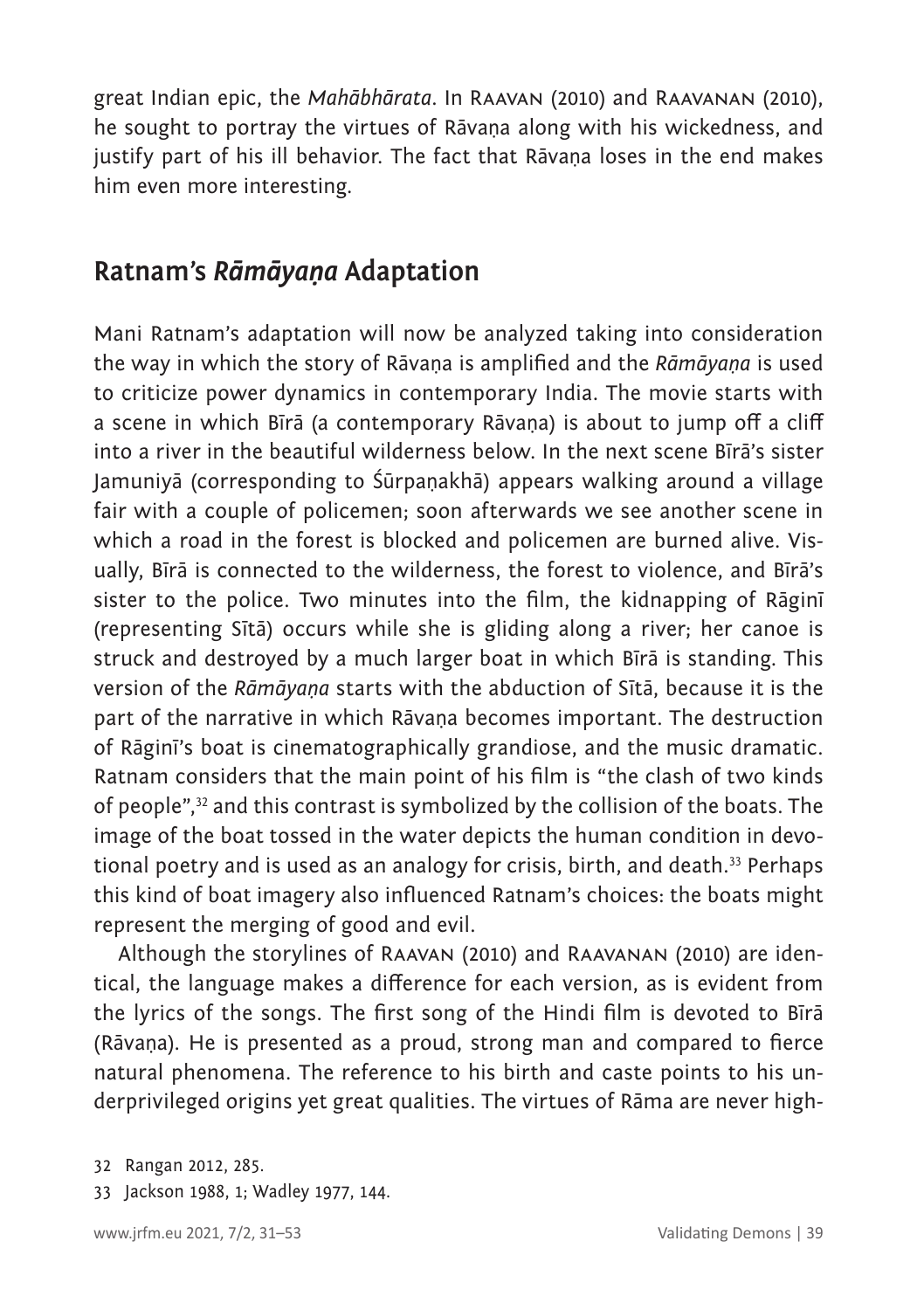lighted; there are no songs describing him in the movie. In contrast, the associations with Bīrā are positive, despite his being a bandit:

Bīrā has ten foreheads Bīrā has a hundred names Those who provoke him have to face a fight Bīrā is a rising storm Bīrā is a typhoon There is fire upon his breath Bīrā is burning life Don't ask about his birth Don't ask about his caste Ask him about his pride which is his identifying feature.<sup>34</sup>

In the Tamil version of the same song, the ambiguities of the characters of Rāvaṇa and Rāma suggest they are remarkably similar:

He is Rāma if you say he is Rāma He is Rāvaṇa if you say he is Rāvaṇa If you say he is both, then he is both He is both Rāma and Rāvana.<sup>35</sup>

After the introduction to Bīrā, the main character, we learn that Dev (representing Rāma) is the Superintendent of Police just transferred to a district called Laal Mati, where people are terrorized and protected by Bīrā. Dev's job is to catch him. He explains that nothing good or bad happens without Bīrā's acceptance. Dev's wife notes, "It is not clear if he is Rāvaṇa or Robin Hood", as Bīrā is an angel for some and the devil for others. "Bīrā is where the blood is shed", remarks Dev. Although Laal Mati is a fictional place, the characters are speaking Hindi in Raavan, locating the movie in a Northern cultural context, whereas in Raavanan the language matches the Southern

<sup>34</sup> Raavan (Mani Ratnam, IN 2010), 00:04:04. I have translated all the quotes from the Hindi movie.

<sup>35</sup> Raavanan (Mani Ratnam, IN 2010), 00:02:15. I thank Preeti Gopal for her help translating the lyrics in Tamil.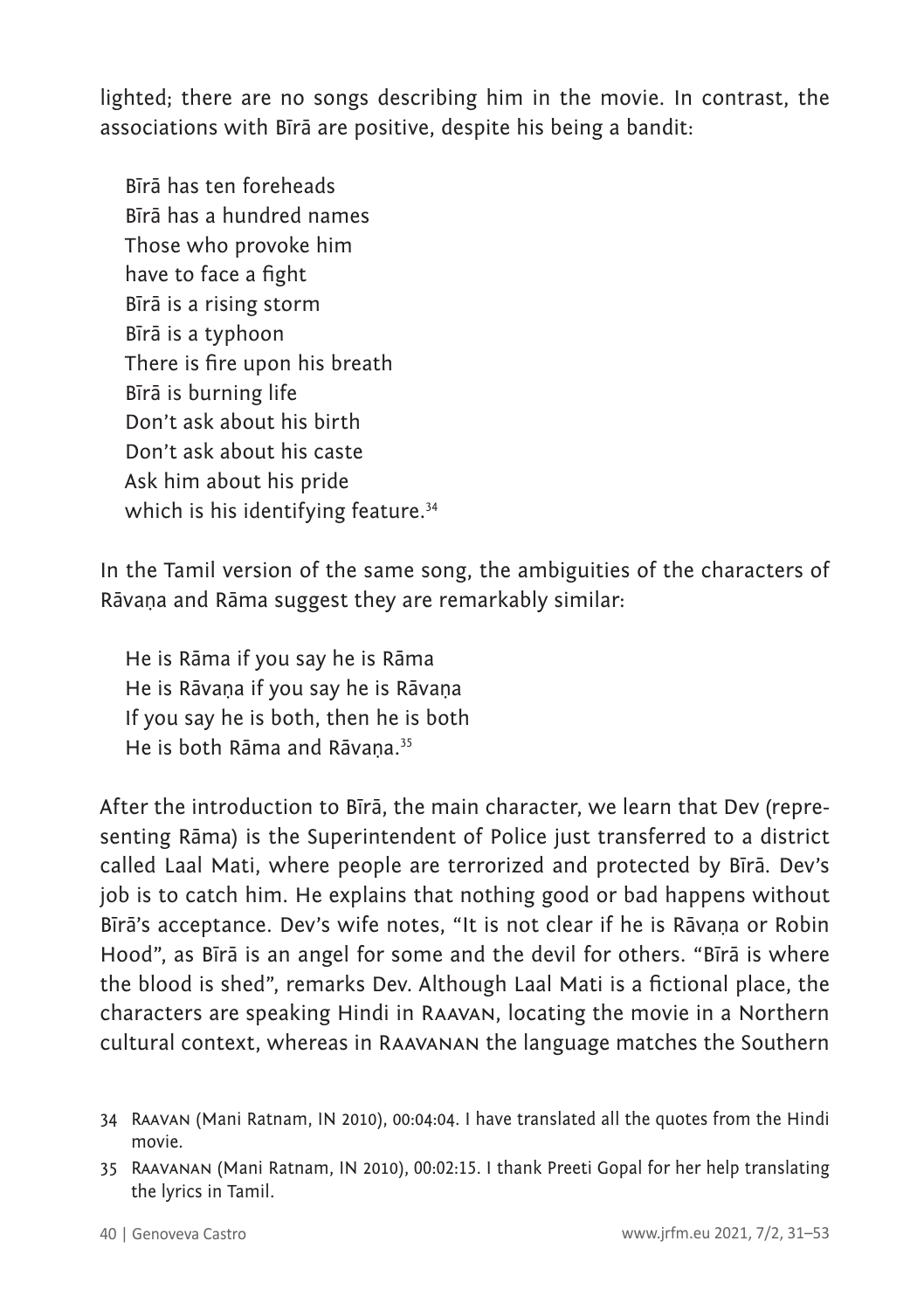context. Film scholar Selvaraj Velayutham points out that in Tamil movies it is common to conceive India from the perspective of a Tamil male, and films are set in Tamil Nadu even if the locations are fictional.<sup>36</sup> Part of the movie was shot in Kerala, Karnataka, and Tamil Nadu in South India.

Bīrā's character seems to be partially based on the life of Koose Muniswamy Veerappan (1952–2004), a poor uneducated Tamil man who was born in Karnataka near the border with Tamil Nadu. He knew the jungles of South India very well and became involved in poaching and in smuggling sandalwood. According to the chronicles of an agent of the Tamil Nadu Special Task Force, Veerappan was popular amongst the locals, and a sort of Robin Hood legend developed around him. Veerappan defied the police, kidnapped people, and could not be apprehended for a long time. He was a generous employer in an area in which many were unemployed, and his story captured the imagination.37 The idea of the forest criminal who confronted the police and was appreciated by the people resonates strongly.

Studies elaborate on the "Robin Hood principle", in which outlaws, either fictional or real, become celebrated heroes and their stories are told in songs, films, and literature in many cultures. Graham Seal claims there is a scripted narrative of the bandit hero: the outlaw suffers injustice, typically from government or local power, winning the sympathy of a resistance community as his bad acts are justified. He never harms women, distributes benefits amongst the poor, escapes from authority, and eventually dies bravely.<sup>38</sup> The commemorated outlaws often appear in contexts in which a group of people consider themselves to be the victims of injustice and therefore there is sympathy for the resistance of the bandit.<sup>39</sup>

As one can clearly see, in Ratnam's movie Rāvaṇa fits this framework well. He is validated because life has been unfair, and he opposes the corrupt police.40 In the film, the people of the villages bow in front of Bīrā; everyone wants to meet him. He embraces the children tenderly, and many follow him. He is also shown playing with the little ones in a pond. In the jungle where Bīrā lives, there is talk about his virtues and the good things

- 37 Vijay Kumar 2017, 18–20.
- 38 Seal 2009, 74–75.
- 39 Seal 2009, 83.
- 40 It is interesting to note that Veerappan is also used to illustrate the acclaimed outlaw in Seal's own work.

<sup>36</sup> Velayutham 2008, 8.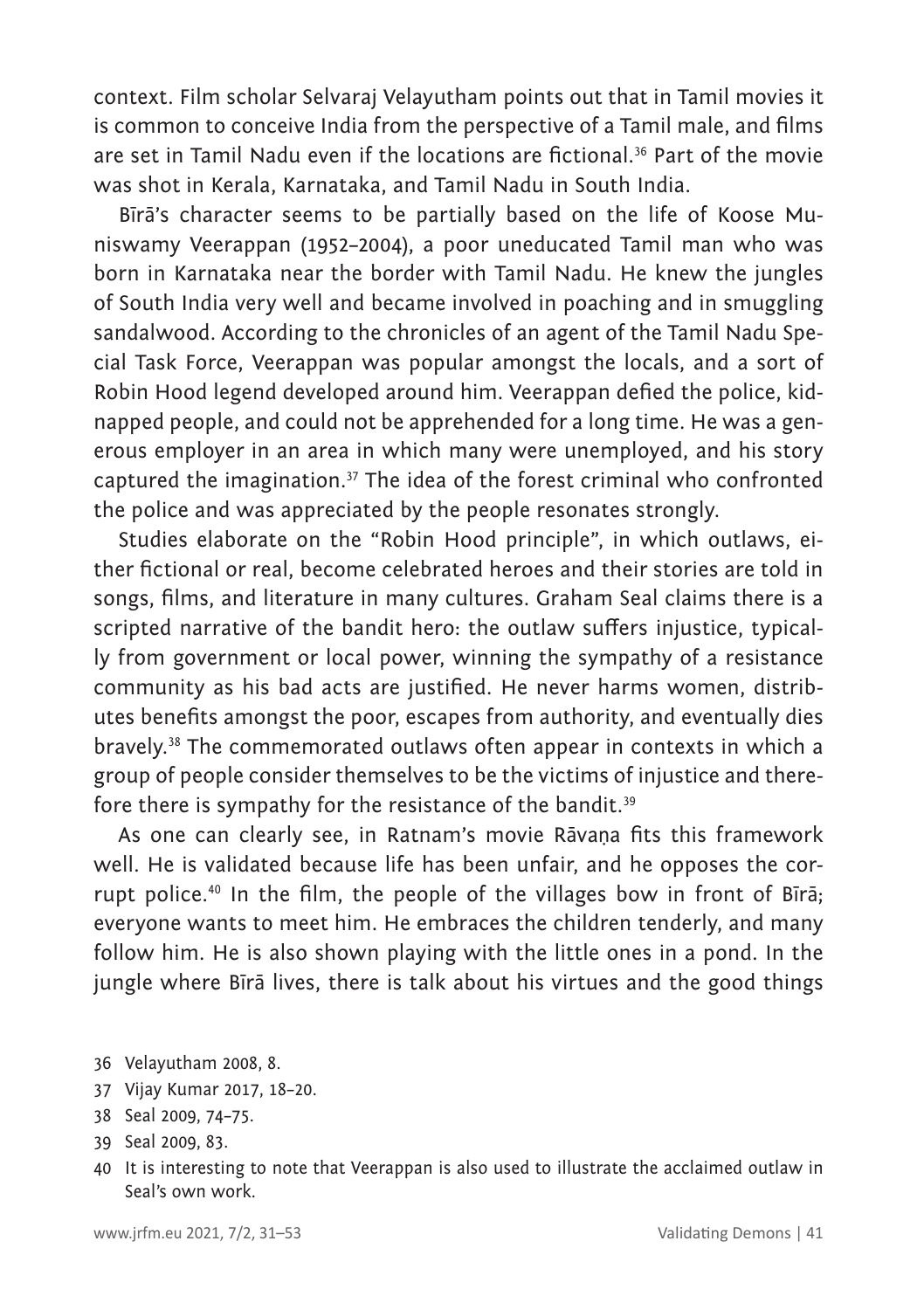

Fig. 1: Sophisticated Rāginī teaches Indian classical dance. Film still, Raavan (Mani Ratnam, IN 2010), 00:37:32.

that he has done. After kidnapping Rāginī (Sītā), he falls in love with her, yet he is always respectful and never touches her.

Although the *Rāmāyaṇa* tradition is diverse, "standard" retellings depict Sītā and Rāma as constituting ideals of womanhood and manhood. In Ratnam's adaptation, however, Rāma is pushed to the background, while Sītā and Rāvaṇa are foregrounded through both story and songs. Rāginī (Sītā) is a high-caste educated woman from an urban setting. She is a classical Indian dancer and is shown teaching girls her art (fig. 1). Rāginī's refined nature contrasts immediately with the poor area in the forest to which she has been taken. The villagers are trying to fight for their rights against the establishment which has not helped their development. Suffering in the inclement jungle, Rāginī gains insight into the difficult life in these remote villages. Ratnam thus transforms Sītā into a woman awakening to a different social reality.

The portrayal of female characters such as Sītā and Śūrpaṇakhā is key to the narrative, and in text and on the screen, the relation between Rāma and Sītā is often represented as an example of perfect love.<sup>41</sup> Yet that is not the case in Raavan (2010), where the romantic relation between Dev and Rāginī does not take center stage. Instead, the movie shows the humanization of Rāvaṇa, and for that purpose, the transformation of the character of Jamuniyā (Śūrpaṇakhā) is essential. She is the victim of a rape perpetrated by the policemen. Horrifyingly, the rape of women by police in remote forest areas

<sup>41</sup> Pauwels 2008 discusses this topic and compares textual sources and the TV series by Rāmānand Sāgar.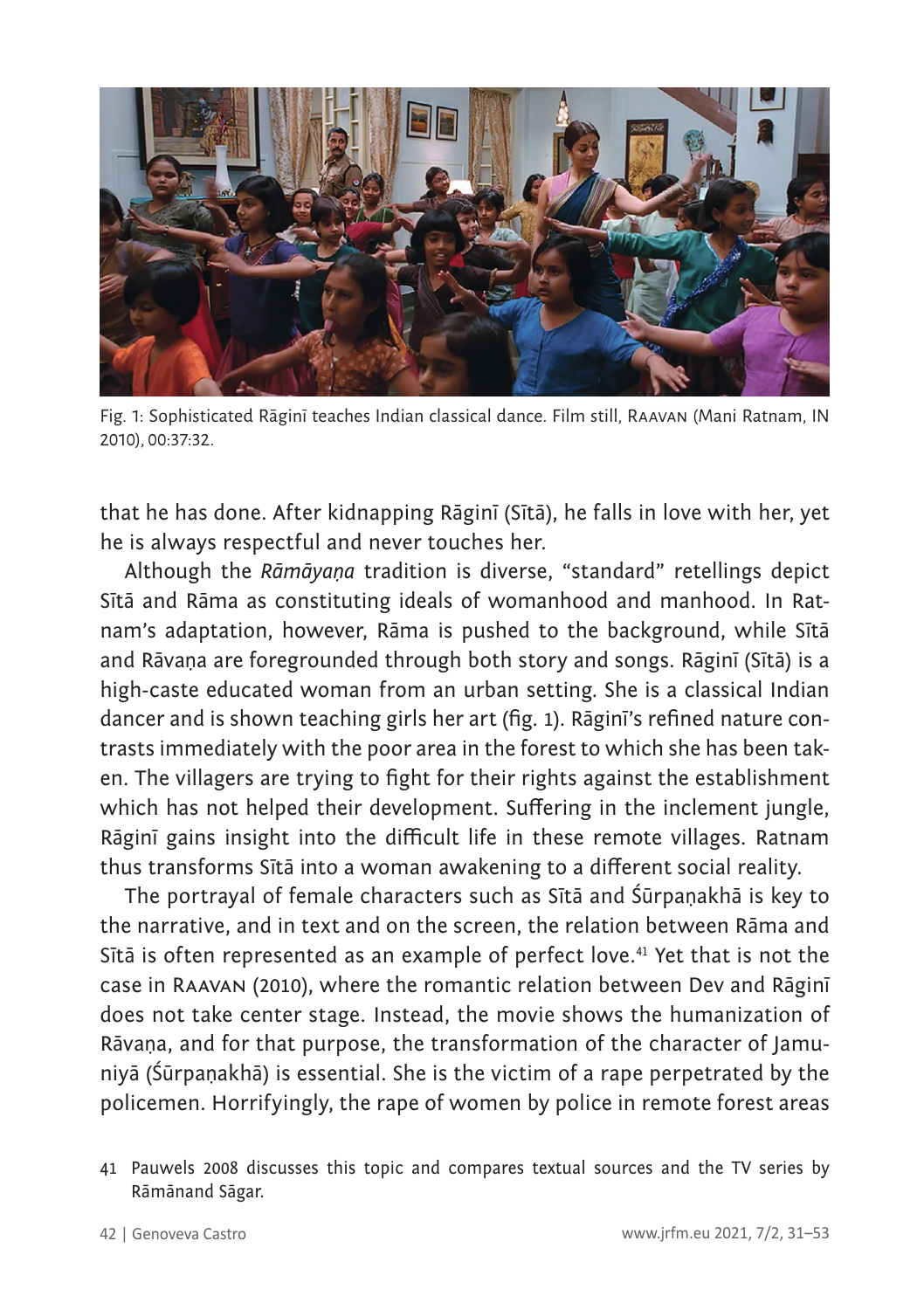where there are political conflicts is part of contemporary social reality.<sup>42</sup> In the film, Dev is trying to do his work by catching Bīrā because he is a high-profile criminal, but he is surrounded by a corrupt and faulty police system. He is also overpowered by his ambition to succeed in this mission, and thus chooses to appear at the wedding of Bīrā's sister, Jamuniyā. The ceremony is interrupted and Bīrā is shot but manages to escape. Jamuniyā is captured forcefully, hauled off by her nose and ears and taken to the police station where she is raped and afterwards commits suicide. In revenge, Bīrā kidnaps Dev's wife. Bīrā painfully narrates what happened to his sister, and Rāginī is touched by this tragedy. Rāginī talks to a Viṣṇu statue after learning about these ulterior motives behind her captivity. When Bīrā arrives at this location, he talks about his love and refers to himself as "an animal, uncouth" and "a worm", a trope to signal otherness. As a policeman, Dev is in a privileged position, whereas Bīrā is a man from the forest. His pure love, however, makes him appear greater. The conversation unfolds as follows:

RĀGINĪ, *talking to God*: You are making me cry. I don't want to cry. Just let me be angry, don't lessen my anger. Don't show me any of the good qualities or innocence of these people. I am not weak, don't make me weak. Can't you do that much for me?

*Rāginī sees Bīrā sitting close by.*

- BĪRĀ: Did I come here at the wrong time? What kind of man is he? Your Superintendent of Police? Just a good man or a very good man?
- RĀGINĪ: He is a god! Is that enough?
- BĪRĀ: Tell me about your god? No, don't give me an answer. I know. He is great; he has a big heart and is high minded. Does he love you very much?

RĀGINĪ: Yes, he does.

- BĪRĀ: And you? I'm burning with jealousy, I'm burning up. Burning as if my damn soul was on fire. Burn, burn, keep on burning and burn even more. Burn so that the whole damn world will say that until today nobody has ever burned like Bīrā. I used to think "I am an animal, uncouth and I desire you. I'm a worm, a worm! Where are you? And, where am I? Where's your lord?" But now that I'm burning up, it seems that nobody is stronger than me. Jealousy is the fate of the fortunate people.<sup>43</sup>
- 42 Sundar 2019 refers to these issues in Central India.
- 43 Raavan (Mani Ratnam, IN 2010), 01:28:35.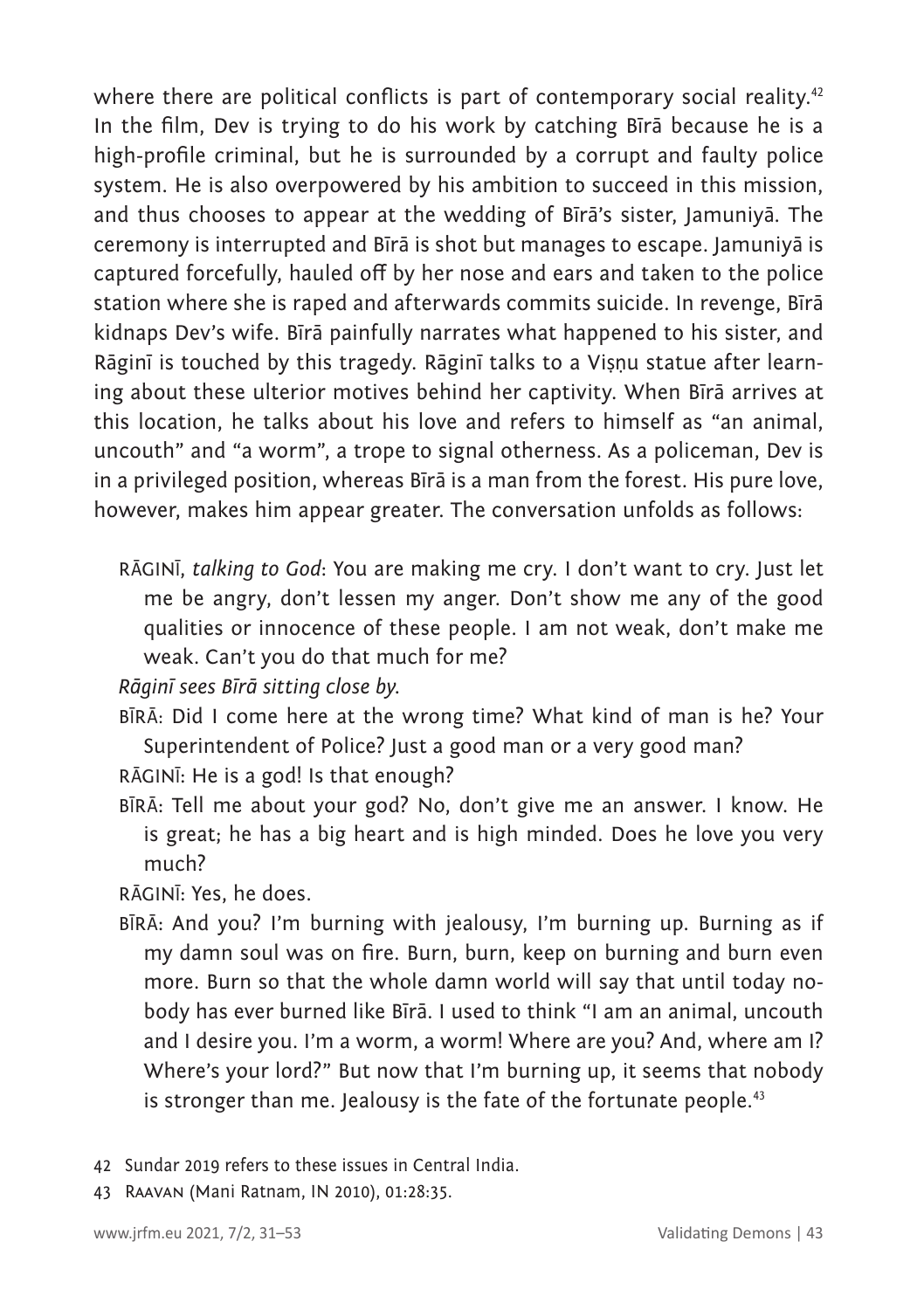

Fig. 2: Aggressive Bīrā in a masculine dance of combat. Film still, Raavan (Mani Ratnam, IN 2010), 1:08:29.

In Ratnam's film, Rāvaṇa is the leader of the dispossessed, an individual who fights against those in power. The abode of Rāvaṇa is not a palace filled with luxuries, as in many narratives, but rather a region where people are destitute. The world of Bīrā revolves around revenge and insurrection, but also seeks fairness. Through dance and music, the song "Ṭhok de killī" ("Hit the nail") invokes a culture of masculinity and combat (fig. 2). The Tamil version of "Ṭhok de killī" is entitled "Kōṭu pōṭṭā" ("If one draws a border") in Raavanan (2010), and the lyrics talk in extraordinarily strong terms about conflict and revenge:

If one draws a border, kill him! If one builds a fence, cut him into pieces! Until yesterday, your law prevailed, from now on it will be our law, We were bent into submission, We stood up for ourselves.<sup>44</sup>

As the song "Kōṭu pōṭṭā" shows, both versions of the film evoke a social and political reality. Amit Basole suggests in his review of the movie that the story alludes to the conflict between *ādivāsī*s and the Indian state.<sup>45</sup> Although the film does not give specifics about the agenda of the *ādivāsī*

<sup>44</sup> Raavanan (Mani Ratnam, IN 2010), 00:52:09.

<sup>45</sup> Basole 2010, 25. The term *ādivāsī* means literally "first dweller" and it is used for minority groups in India.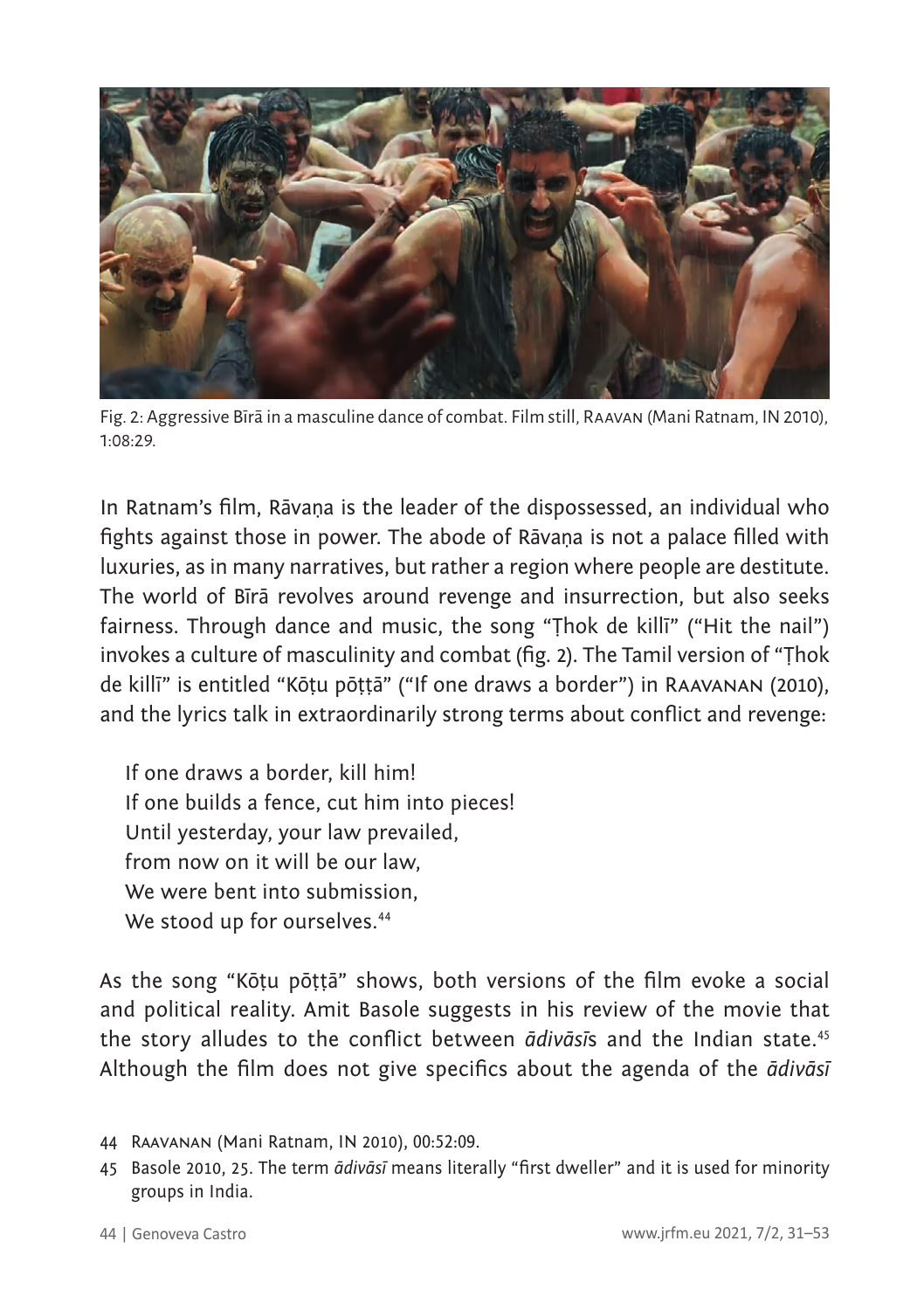groups, it does portray a difficult relationship with the police. The social issues that Raavan (2010) highlights are like those of the Naxalite movement.46 The state repression and attacks of the Naxalite groups have led to tremendous violence. The socio-economic gap is profound in southern and western states such as Andhra Pradesh, where the Naxalites are strong in the pristine hills and forest areas.<sup>47</sup> The oppression and injustice experienced by the communities of the forest are represented in Ratnam's work. The connection between fiction and reality is tenuous, but there is an acknowledgement, even if not extensive, of these issues in the film.

In addition, the violence between the *ādivāsī* groups and the police is graphic and likewise suggested through song lyrics. The film portrays the police's lack of commitment to moral principles and lasting projects in complicated regions. After Dev finds out that one of his subordinate policemen is loyal to Bīrā, he is reminded that his job as Superintendent in Laal Mati is only for six months. Dev's posting in the remote area will soon be over, but the men in the lower ranks remain for life and face the dilemma of either maintaining the law or breaking it. In this context, corruption is extremely common, as the policemen are not held accountable for their transgressions, such as raping women. Thus Ratnam's adaptation highlights the complex contemporary reality in which law and crime are intertwined.

When Dev comes to the jungle, Bīrā has the opportunity to kill him, but for the sake of Rāginī he does not do so, and he lets her go back to her husband. In the end, Bīrā's love for her is greater than anything else and he has no other romantic partner in his life. By contrast, in the *Rāmāyaṇa*, Rāvaṇa, as the other, is hypersexualized: traditionally, he has three wives and his palace is conceived as illuminated by beautiful women.<sup>48</sup> However, Rāma just has Sītā. In Ratnam's adaptation, Bīrā conforms to monogamous ideals and his relationships with other females are ignored. Hence, Bīrā's redemption is his love for Rāginī, as his sexual behavior is no different from Rāma's.

The enmity of Bīrā and Dev goes beyond the capture of Rāginī; Dev has been obsessed with hunting down Bīrā. When Dev and Rāginī return home from the forest, he wants to know if Bīrā touched her. She says he did not, and Dev tells her that she needs to pass a lie-detector test. In some versions

<sup>46</sup> The term "Naxalite" is broad and refers to a variety of non-unified movements calling for justice in deprived regions.

<sup>47</sup> Gupta 2007, 178.

<sup>48</sup> Vālmīki V.7.1–7. All Vālmīki references are taken from Goswami 1969, the vulgate edited by Chimmanlal Goswami.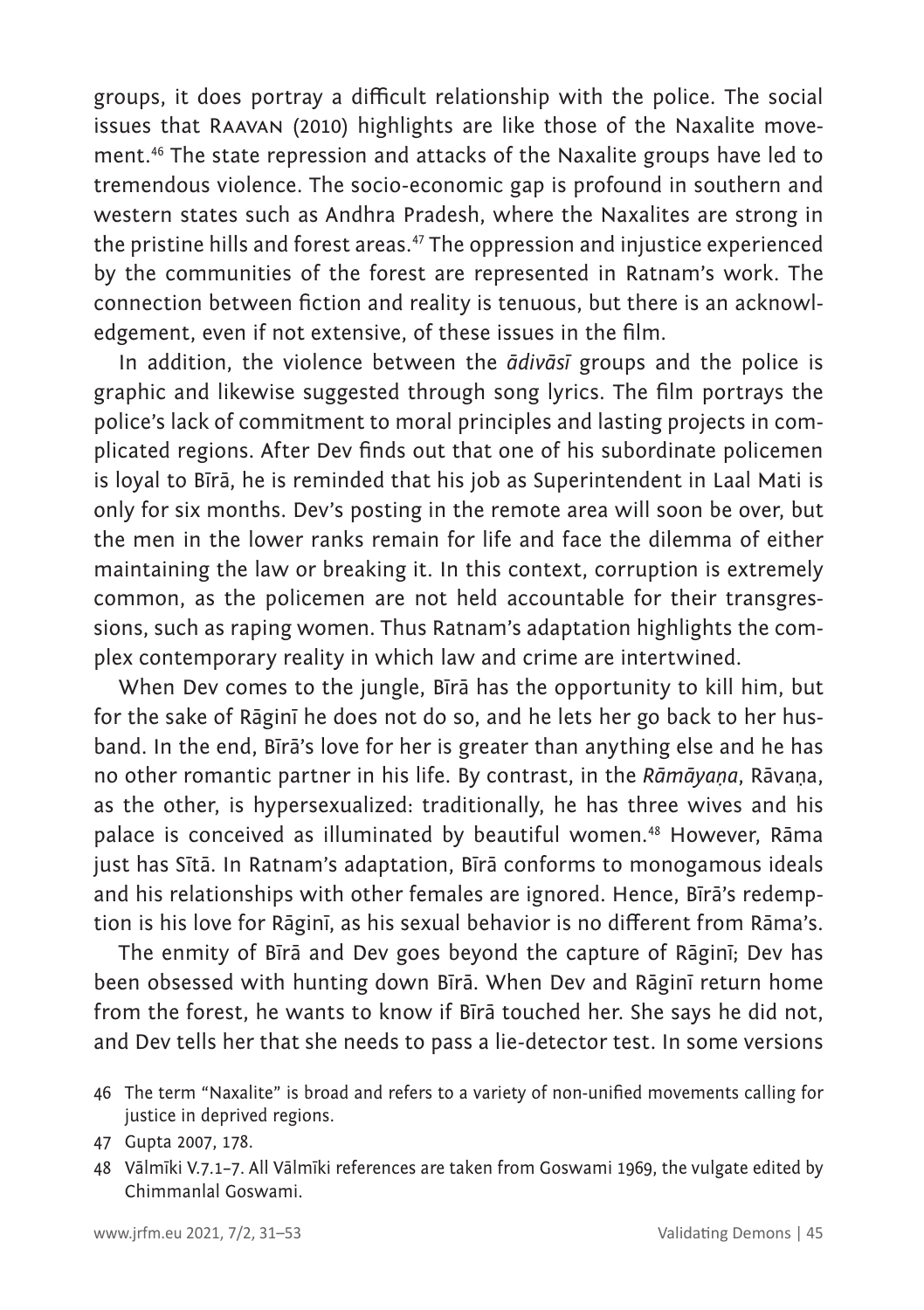

Fig. 3: Rāginī reaching out to save Bīrā. Film still, Raavan (Mani Ratnam, IN 2010), 02:10:52.

of the narrative, such as Vālmikī's, Sītā must go through an ordeal of fire to prove her purity. In the movie, Dev lies to Rāginī, arguing that Bīrā told him that he had touched her. Dev uses Rāginī as a tool to catch Bīrā, acting like Rāvaṇa in that he uses tricks to achieve his goals.

Rāginī leaves her husband in anger; she goes back to the forest to look for Bīrā and finds out the truth. Rāginī asks him if she is the weapon to bring victory over Dev. Bīrā is happy to see Rāginī and he states, "We are cheap men, but we never allow even the wind to touch pure gold." It seems that Rāginī and Bīrā have become close, as she trusted him enough to return to the jungle. This is a departure from the Vālmikī, Tulsīdās and Kampan versions, in which Rāvaṇa is killed before Sītā and Rāma are reunited. Again, the film amplifies the story of Rāvana and emphasizes his good nature.

Dev appears in the jungle with a group of policemen to attack Bīrā. When Bīrā is about to die, Rāginī symbolically reaches out to help him, standing in the middle of the battlefield (fig. 3). Bīrā was an honest fighter and spoke the truth, whereas Dev is portrayed as cunning, mistreating his wife. In the movie, Bīrā is killed, but his evilness is softened by his generosity to the oppressed, his search for justice, and his love for Rāginī. In this instance, the others – the outlaws, the *ādivāsīs*, and the Naxalites – oppose the unjust government and police. At times, Bīrā is transformed into a Rāma-like character. Whereas the demons are humanized, Dev's behavior is criticized. Thus, a take-away from the movie is validation, to a certain degree, of those fighting against power structures.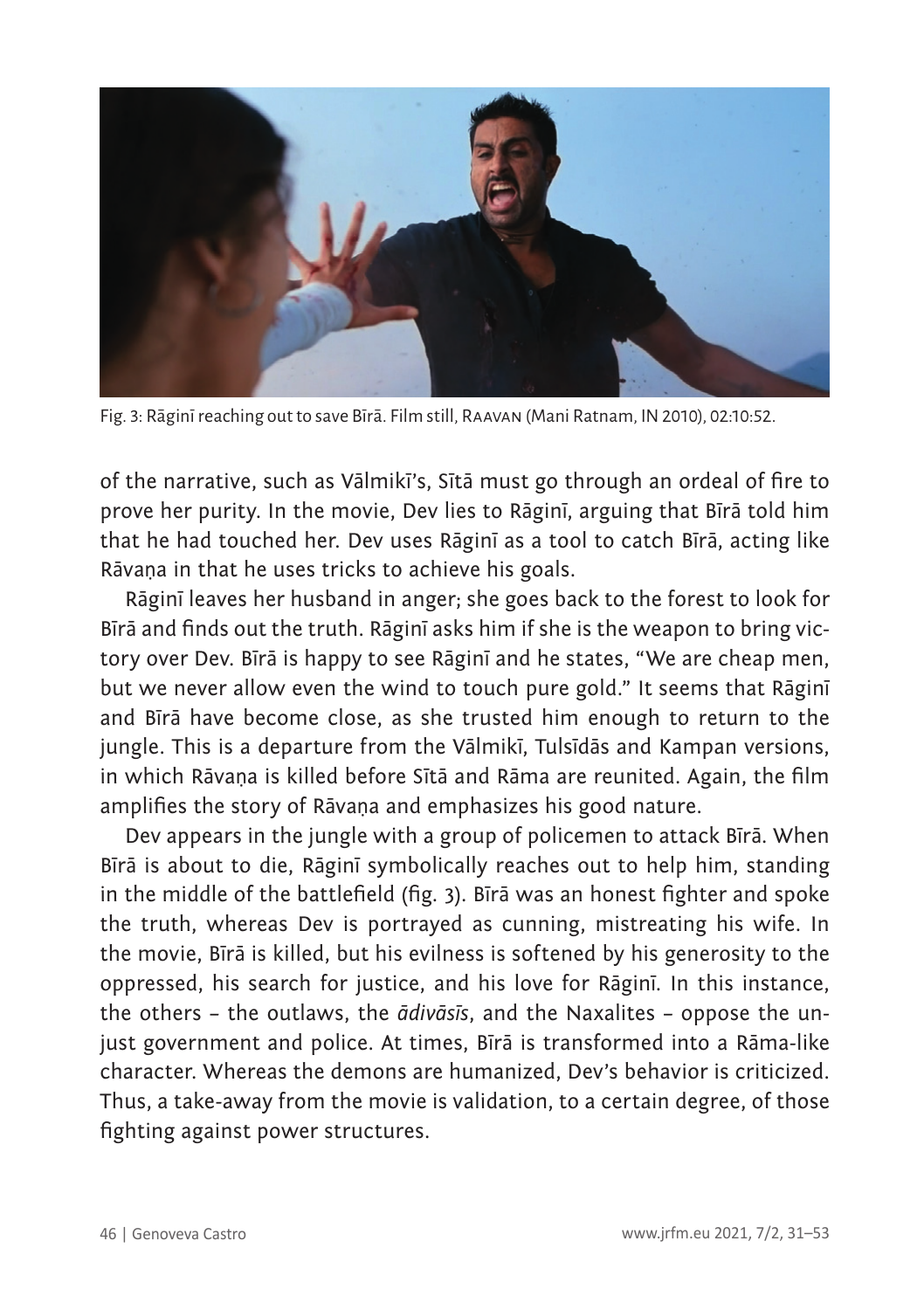### **Contrasting Ratnam's Version with Renderings of**  *Rāmāyaṇa* **in Literature**

Within the *Rāmāyaṇa* tradition, there are numerous representations of Rāvaṇa in the North and South. In this section, various retellings will be contrasted to illuminate points of confluence and divergence between these literary narratives and Ratnam's adaptation. In Vālmīki's *Rāmāyaṇa*, Rāvaṇa is described as "the one who causes the world to roar" and "one who looks like a dark cloud", and one of his common epithets is "the ten necked-one".<sup>49</sup> In Ratnam's movie, Bīrā hears many voices in his head, suggesting some sort of mental illness – here is an actualization of the demon with ten heads. The voices represent the coexistence of good and evil in his mind.

In Vālmīki, Rāvaṇa's palace is depicted as a place where everything exists in excess. There were all kinds of meat: venison, buffalo, boar, deer, peacock, fish, and goat. Men and women got drunk without any shame.<sup>50</sup> His palace is luxurious, with many buildings and extremely attractive vast mansions, and many beautiful women.<sup>51</sup> Here, Rāvaṇa is not in the forest like many demons but inhabits a world comparable to Rāma's kingdom.52 Rāvaṇa lives a life that is parallel to that of other kings in different locations. By contrast, as already noted, in Raavan (2010), Bīrā's world is in no way glorious nor is his world analogous to that of Dev (Rāma).

Rāvaṇa falls in love with Sītā in Vālmīki's text; he desires her above all, but later is extremely aggressive as he wants to possess her. When Sītā virtuously rejects him, Rāvana tries to pressure her, threatening that if she does not sleep with him, he will eat her. In his harsh and licentious speech, he is depicted as "hissing like a serpent",53 with frightening animal-like conduct. Again, by contrast, and although Bīrā describes himself as an animal, he never insists on engaging sexually with Rāginī; he just laments that she loves Dev.

According to Vālmīki, Rāvaṇa is warned that the war against the king of Ayodhya will destroy him, but he does not listen to the advice of others: he is arrogant and has a bad temper. He is not a righteous king and is only concerned with his personal interest in Sītā. Since he loves her and wants

- 51 Vālmīki V.7.1–7.
- 52 Pollock 2006, 32.
- 53 Vālmīki III.22.30.

<sup>49</sup> Vālmīki III.33.1.

<sup>50</sup> Vālmīki V.11.13–18.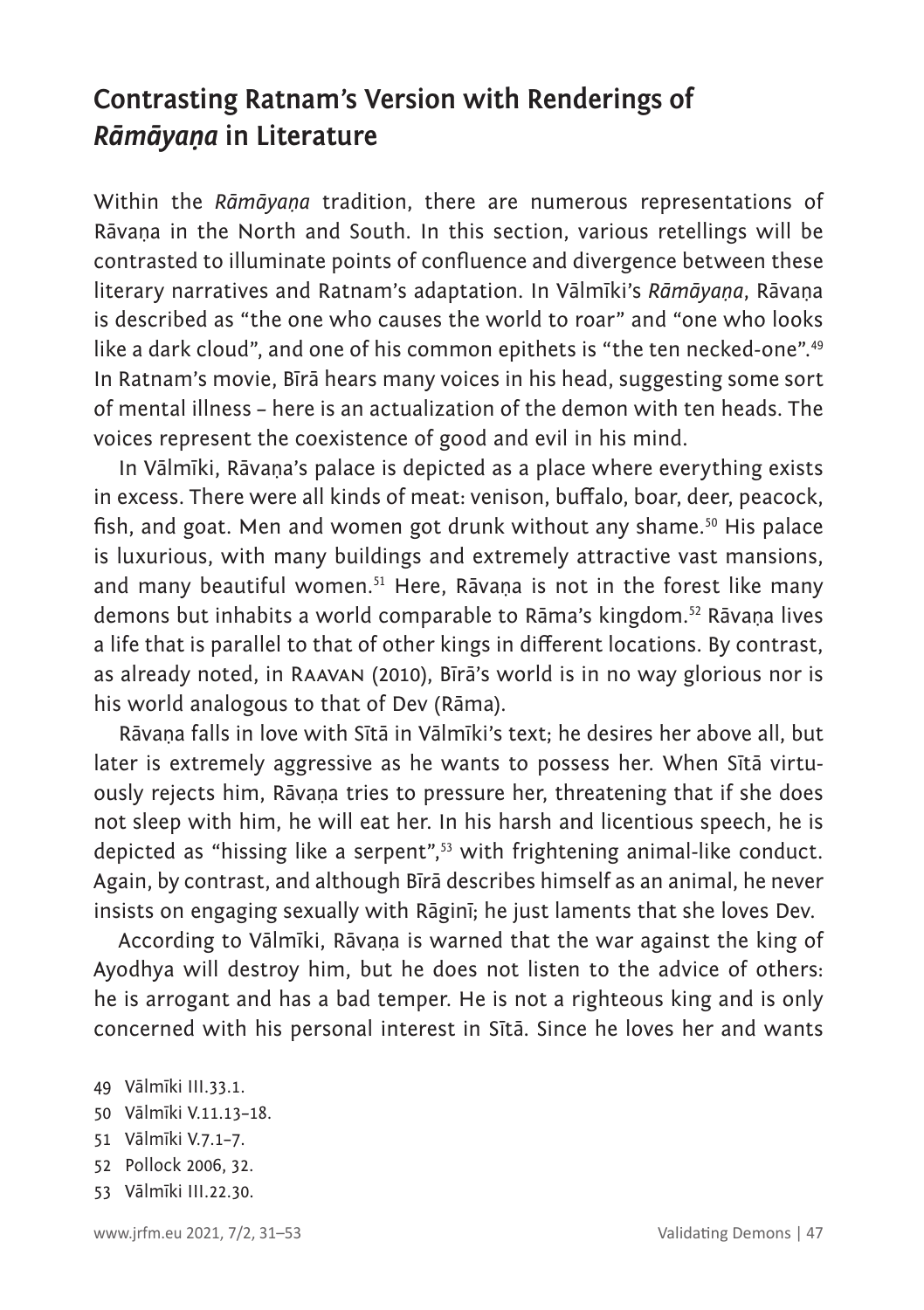to keep her, he will go to war. Rāma is the exact opposite; he listens to the words of his father and sacrifices himself for the sake of his kingdom. He would never be driven by passion. Ratnam's adaptation overturns this opposition between the god and the demon entirely, as Bīrā ends up sacrificing himself.

The character of Śūrpaṇakhā also plays a major role, since she is strongly related to the episodes concerning Rāvaṇa. It is Śūrpaṇakhā who convinces her brother to take Sītā and kill Rāma. Śūrpaṇakhā can be seen in Vālmīki as the opposite of Sītā in the same way that Rāvaṇa is the opposite of Rāma: there is a clear opposition between Sītā's modest behavior and the lustful female demon who is also a blood-drinker and even expresses her desire to consume Rāma's, Lakṣmaṇa's, and Sītā's blood.54 Demons lack moderation and reasonable behavior. In Raavan (2010), it is Jamuniyā (Śūrpaṇakhā) who suffers at the hands of the police, who are singled out for lack of moderation and bad behavior – mirroring the social reality of women ending up being the victims of clashes between the police and *ādivāsīs*.

In Sanskrit literature, there are other instances in which the character of Rāvaṇa is seen in a different light. An interesting take is found in the 11th-century poet Bilhana. In one of his most important works, entitled *Vikramāṅkadevacarita*, he states, "The fact that the fame of the Lord of Lanka [Rāvaṇa] has been reduced, and that the prince of the Raghu family [Rāma] is a receptacle of fame – all this is nothing but the power of the very first poet [Vālmīki]. Kings should not make poets angry."55 Not only had Bilhaṇa suggested that the good reputation of Rāma rested on the skill of Vālmīki, but he also showed an appreciation for the *Rāmāyaṇa*'s villain. According to Lawrence McCrea, Rāvaṇa is described as the "sole hero of the three worlds" on several occasions and there are sections of the poem in which the descriptions of Rāvaṇa are significantly more central and extensive than those of Rāma.<sup>56</sup> Rāvana is foregrounded in this text and other later poets also chose to cast his character in a different light.

One notable example that converges with Ratnam's film is the already mentioned Tamil *Rāmāyaṇa* of Kampan. The work is entitled *Irāmāvatāram*, "The descent of Rāma". The poet is more compassionate towards the emotions of both demons: Rāvaṇa's love is expressed in detail, as is the pain of

- 56 McCrea 2010, 513–514.
- 

<sup>54</sup> Vālmīki III.19.18.

<sup>55</sup> McCrea 2010, 506.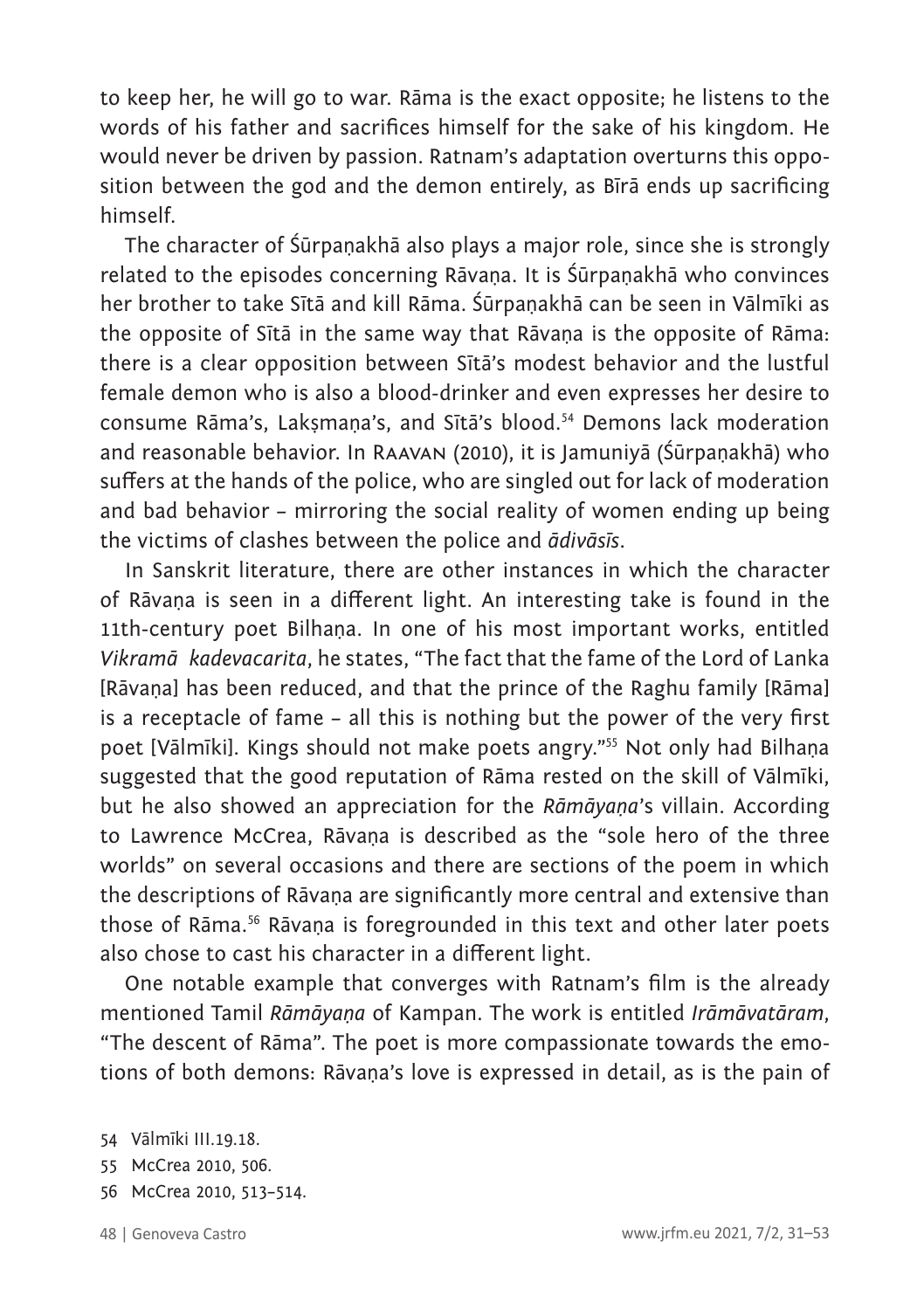the wounded Śūrpaṇakhā. These two episodes are long and clearly contrast with Vālmīki.<sup>57</sup> Thus, Rāvaṇa is described as majestic, and no one has the power to destroy him. All the powerful kings, gods, and demons tremble out of fear, give him all kinds of offerings, and are subservient. He has weapons, jewels, ornaments, and many women who dance and sing. Rāvana enjoys all these things until he listens to his sister explain the killing of the demons and tell him about Sītā's beauty. After hearing of all the virtues of Rāma's wife, he falls in love with her. Kampan vividly depicts Rāvana's longing:

Even before he went and deceived that woman lovely as a peacock, the lord of Lanka with high walls had set her in the prison of his heart. That Demon who fights with a spear had a heart now that was like butter set out on a day of sun and heating and melting bit by bit.<sup>58</sup>

Although Rāvana is one of the best warriors, he is defeated by his emotions, and thus not by battle. Rāvaṇa cannot stop thinking about Sītā and his love for her agitates him. His sister's suffering is also a part of the narrative. Śūrpaṇakhā goes to Lanka to inform her brother of what has happened in the forest. When she is wounded by Lakṣmana, she goes to Rāvaṇa's palace while she is still bleeding. The male demons are also impressed with what has happened. All the female demons look at Śūrpaṇakhā and suffer and wail along with her.<sup>59</sup> The attack on Śūrpanakhā partially causes Rāvana's response in taking revenge. In Kampan's text this helps to justify, at least to some degree, the demons' anger. Since Śūrpaṇakhā was dishonored, some action must be taken. Although the female demon sexually assaulted the brothers, she was severely punished. The demons suffer from pain and love, and thus show human qualities.

The political movements of the South have left an indelible mark on the *Rāmāyaṇa*. The engagement of non-Brahmanical Tamilians against the North in the 20th century has seen literary manifestations in which the main char-

- 58 Translation by Hart/Heifetz 1989, 177.
- 59 Hart/Heifetz 1989, 167.

<sup>57</sup> Hart/Heifetz 1989, 6.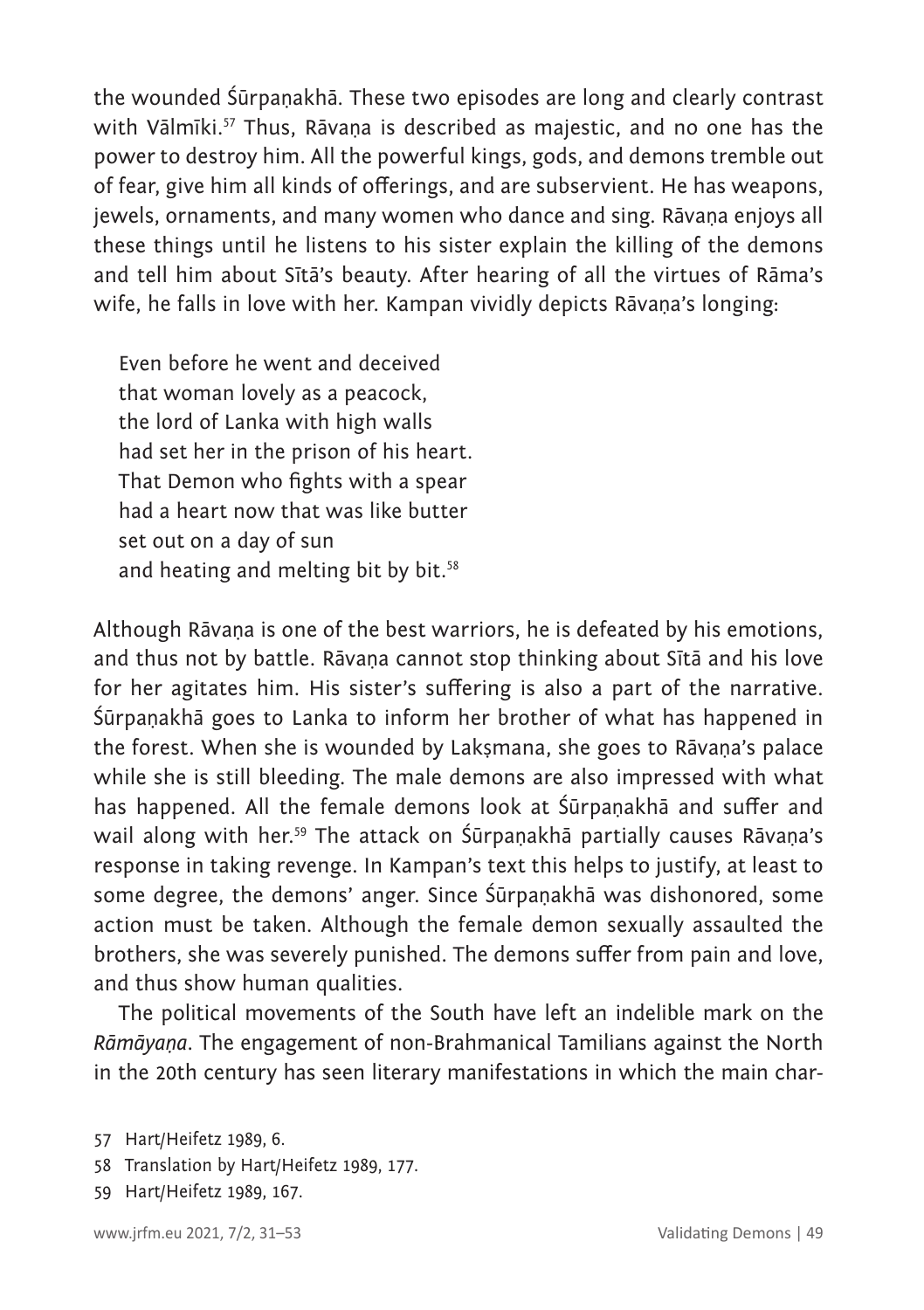acters of the *Rāmāyaṇa* are reversed.60 Such is the case of the Tamil poem by Puluvar Kulantai entitled *Irāvaṇan Kāviyam*, published in 1946, in which Rāvaṇa is the noble cultured Dravidian protagonist and Rāma the cunning villain. Śūrpaṇakhā is depicted as an innocent maiden molested by Rāma. After rejecting him, she is punished.<sup>61</sup> As in Ratnam's film, the narrative here also requires the transformation of Śūrpaṇakhā in order to make a case against Rāma.

Sympathy for Rāvana's experiences and emotions is still present amongst recent South Indian writers. In 2004, the contemporary poet K. Satchidanandan published a poem called "Come unto me, Janaki", in which Rāvaṇa, who is dead, expresses his intense love for Sītā in heaven.<sup>62</sup> Thus, Kampan's work set an important precedent in the reinterpretation of the villains, accentuating their feelings. We can see that Ratnam's interpretation is based on the devotional literary culture of the South, in which the emotions of the demons are amplified and validated, while also taking inspiration from socio-political interpretations of the epic.

### **Conclusion**

As Stam states, when classical works are adapted, the story is transformed, turned around, and critically rewritten. Vālmīki's *Rāmāyaṇa* is a narrative in which the rightful rulers fight against pure evil, but where the villain has the same stature as the hero. Although Rāvaṇa is evil in Kampan's text, the demon becomes a suffering lover living a tragic story. Such emotional rendering has proved appealing, especially for a Tamil audience. Motivated by a political aim, Ramasami looked for Rāma's faults and Rāvaṇa's virtues. Tamil *Rāmāyaṇas* such as *Irāvaṇan Kāviyam* transposed the narrative into a contemporary context. Thus, Raavan (2010) did not take a completely new approach, but rather was influenced by diverse readings of the *Rāmāyaṇa*, the feelings of Rāvaṇa, contemporary political issues, and the celebration of outlaws in a country with profound social divisions.

Ratnam's adaptation criticizes the good/evil dichotomy of the *Rāmāyaṇa* and raises questions about the complexity of issues concerning otherness. It is not clear who is the hero and who the villain. The demon attains at times

- 61 Zvelebil 1988, 132.
- 62 Richman 2008, 215–218.
- 

<sup>60</sup> Zvelebil 1988, 132.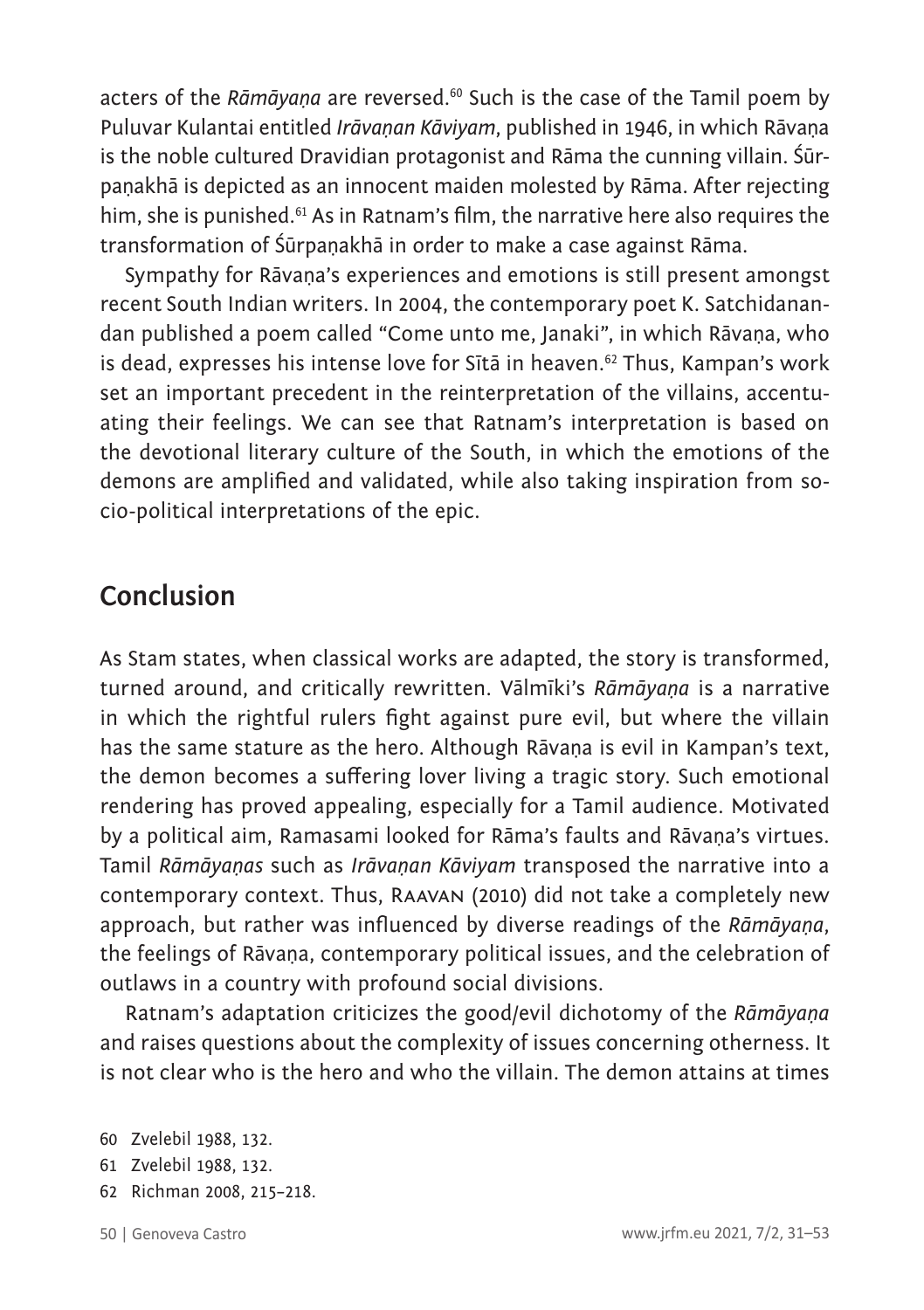the hero's qualities, and Bīrā (Rāvaṇa) is represented as a low-caste criminal, the leader of oppressed people, and his kingdom as an underdeveloped forest. The *ādivāsī*s were ignored and are agents of violence, but they are also its victims. Because of poverty and exploitation, there is a parallel government and war with the state. The film condemns police corruption and brutality in the hilly areas and villages near the forests where communist agendas, political movements, and powerful criminals have taken over. This reversal of strong significant characters such as Rāvaṇa serves to emphasize the worldview of the other.

Amongst the multiplicity of interpretations of the *Rāmāyaṇa*, Ratnam demonstrates the relevance of the contemporary context for value judgements: his rendition favors the bandit and the perspective of Southerners, and it comments on conflicts in the *ādivāsī* communities. The character of Rāvaṇa is validated by showing goodwill towards others. Despite being an outlaw, he cares for people and is a sort of Robin Hood. The injustice his sister has experienced is amplified to justify his anger, and his love for Sītā is accentuated – two popular tropes in Southern *Rāmāyaṇas*. The policemen are portrayed as greedy for power, abusers of women, and cunning. In this struggle the police win, but without honor. The film thus constitutes a critique of those in power: they are not righteous, they just have the means. As it has been in the past, the *Rāmāyaṇa* remains today a key for understanding India.

#### **Bibliography**

- Aklujkar, Vidyut, 2007, Family, Feminism, and Film in Making the Rāmāyaṇa, in: Pauwels, Heidi (ed.), *Indian Literature and Popular Cinema. Recasting the Classics*, London / New York: Routledge, 42–53.
- Baskaran, S. Theodore, 1996, *The Eye of the Serpent. An Introduction to Tamil Cinema*, Madras: East and West Books.
- Basole, Amit, 2010, Subverting Our Epics. Mani Ratnam's Retelling of the Ramayana, *Economic and Political Weekly* 45, 29, 25–26.
- Benjamin, Sonia, 2006, A Rose by Any Other Name. Exploring the Politics of Mani Ratnam's Roja, *Contemporary South Asia* 15, 4, 423–435.
- Brockington, John, 1998, *The Sanskrit Epics*, Leiden: Brill.
- Brockington, John / Brockington, Mary, 2006, *Rāma the Steadfast. An Early Form of the Rāmāyaṇa*, London: Penguin.
- Devadas, Vijay / Velayutham, Selvaraj, 2008, Encounters with "India": (Ethno-)Nationalism in Tamil Cinema, in: Velayutham, Selvaraj (ed.), *Tamil Cinema. The Cultural Politics of India's Other Film Industry*, London: Routledge, 154–171.
- Dirks, Nicholas, 2001, Home and the Nation. Consuming Culture and Politics in Roja, in: Pinney, Christopher / Dwyer, Rachel (eds.), *Pleasure and the Nation. The Histo-*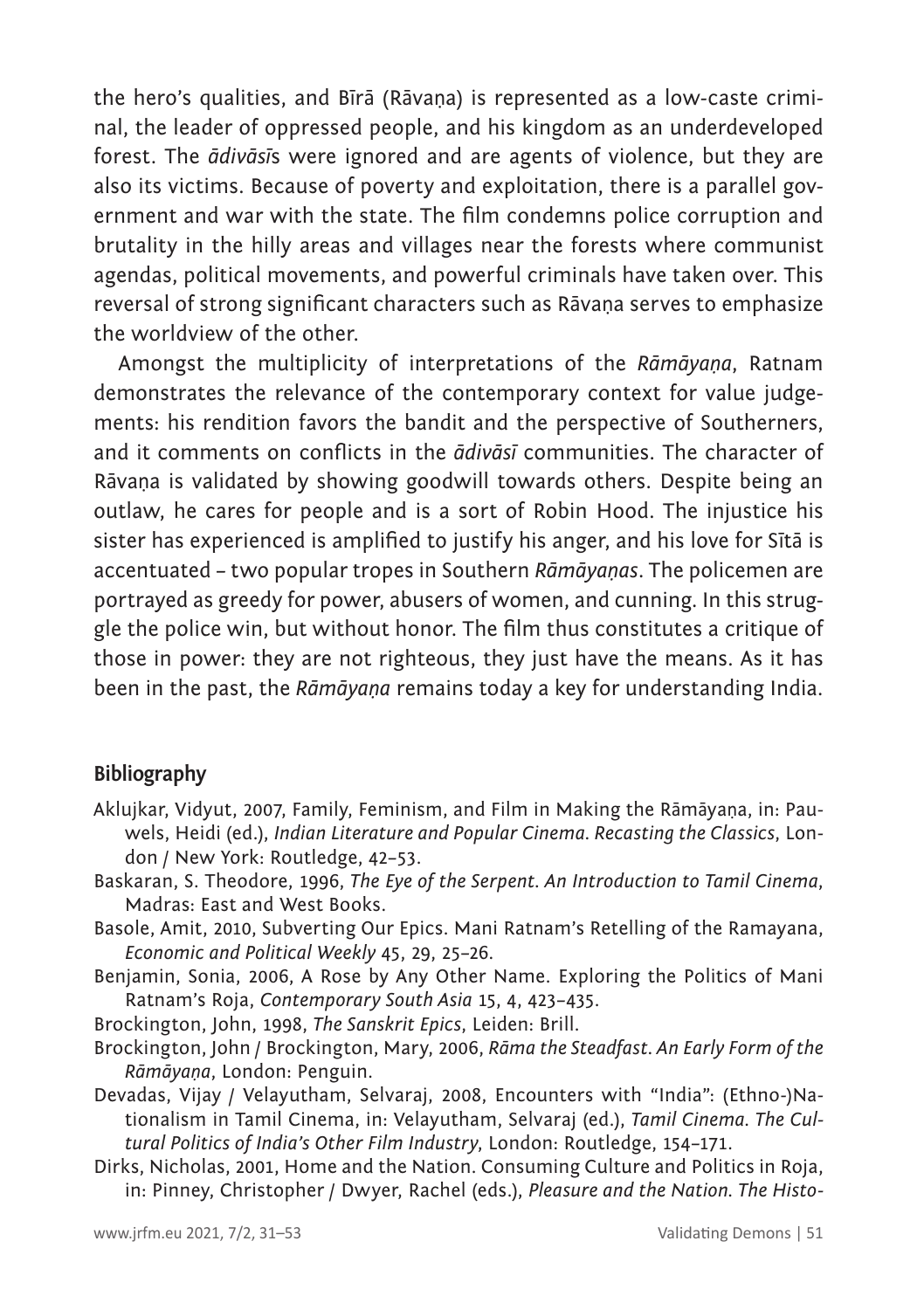*ry, Politics and Consumption of Public Culture in India*, New Delhi: Oxford University Press, 161–185.

- Dundoo, Sangeeta Devi, 2010, It's a Bear Run out There, *The Hindu*, 10 October 2010, [https://www.thehindu.com/features/cinema/Its-a-bear-run-out-there/](https://www.thehindu.com/features/cinema/Its-a-bear-run-out-there/article16268997.ece) [article16268997.ece](https://www.thehindu.com/features/cinema/Its-a-bear-run-out-there/article16268997.ece) [accessed 30 May 2021].
- Ganagatharam, A., 2002, Epic, Episteme and Ethnicity. Re-reading the Ramayana in the Tamil Modern Context, *Proceedings of the Indian History Congress* 63, 877–888.
- Goswami, Chimmanlal (ed.), 1969, *Śrīmad Vālmīki Rāmāyaṇa, with Sanskrit Text and English Translation*, Gorakhpur: Gita Press, 3 vols.
- Gupta, Dipak K., 2007, The Naxalites and the Maoist Movement in India. Birth, Demise, and Reincarnation, *Democracy and Security* 3, 2, 157–188.
- Hart, George / Heifetz, Hank (trans.), 1989, *The Forest Book of the Rāmāyaṇa of Kampan*, Berkeley: University of California Press.
- Hospital, Clifford, 1991, Rāvaṇa as a Tragic Hero. C. N Srikantan Nayar's Laṅkālakṣmi, in: Thiel-Horstmann, Monica (ed.), *Rāmāyaṇa and Rāmāyaṇas*, Wiesbaden: Otto Harrasowitz, 85–102.
- Jackson, William J, 1988, Boat Ride Reverie. An Introduction to Tyagaraja's Nauka Caritram; Some Background and Context, *Journal of South Asian Literature* 23,1, 1–3.
- Khurana, Suanshu, 2010, UK-Based Artist is the Voice Behind "Thok de Killi" in Raavan, *The Indian Express*, 10 May 2010, [https://indianexpress.com/article/entertain](https://indianexpress.com/article/entertainment/entertainment-others/ukbased-artist-is-the-voice-behind-thok-de-killi-in-raavan/)[ment/entertainment-others/ukbased-artist-is-the-voice-behind-thok-de-killi-in](https://indianexpress.com/article/entertainment/entertainment-others/ukbased-artist-is-the-voice-behind-thok-de-killi-in-raavan/)[raavan/](https://indianexpress.com/article/entertainment/entertainment-others/ukbased-artist-is-the-voice-behind-thok-de-killi-in-raavan/) [accessed 10 June 2021].
- Krishnamurthy, Alamelu Geetha, 2011, From Panchamars to Dalit, *Prose Studies* 33, 2, 117–131.
- Lutgendorf, Philip, 1990, Ramayan. The Video, *The Drama Review* 34, 2, 127–176.
- Lutgendorf, Philip, 2010, Ramayana Remix. Two Hindi Film-Songs as Epic Commentary, in: Krishnan, Gauri (ed.), *Ramayana in Focus. Visual and Performing Arts in Asia*, Singapore: Asian Civilizations Museum, 144–154.
- Manoharan, Ram Karthik, 2021, Being Dalit, Being Tamil. The Politics of Kabali and Kaala, in: Velayutham, Selvaraj / Devadas, Vijay (eds.), *Tamil Cinema in the Twenty-First Century. Caste, Gender and Technology*, New York: Routledge, 52–66.
- McCrea, Lawrence, 2010, Poetry beyond Good and Evil. Bilhana and the Tradition of Patron-centered Court Epic, *Journal of Indian Philosophy* 38, 5, 503–518.
- Pauwels, Heidi, 2008, *The Goddess as Role Model. Sītā and Rāmāyaṇa in Scripture and on Screen*, New York: Oxford University Press.
- Pollock, Sheldon, 1993, Ramayana and Political Imagination in India, *Journal of Asian Studies* 52, 2, 261–297.
- Pollock, Sheldon (trans.), 2006, *Rāmāyaṇa Book Three. The Forest*, New York: New York University Press.
- Rangan, Baradwaj, 2012 *Conversations with Mani Ratnam*, New Delhi: Penguin.
- Richman, Paula, 1991, E.V. Ramasami's Reading of The Rāmāyaṇa, in: Richman, Paula (ed.), *Many Rāmāyaṇas. The Diversity of a Tradition in South Asia*, Berkeley: University of California Press, 3–21.
- Richman, Paula (ed.), 2000, *Questioning Ramayanas. A South-Asian Tradition*, Delhi: Oxford University Press.
- Richman, Paula (ed.), 2008, *Ramayana Stories in Modern South Asia*, Bloomington: Indiana University Press.